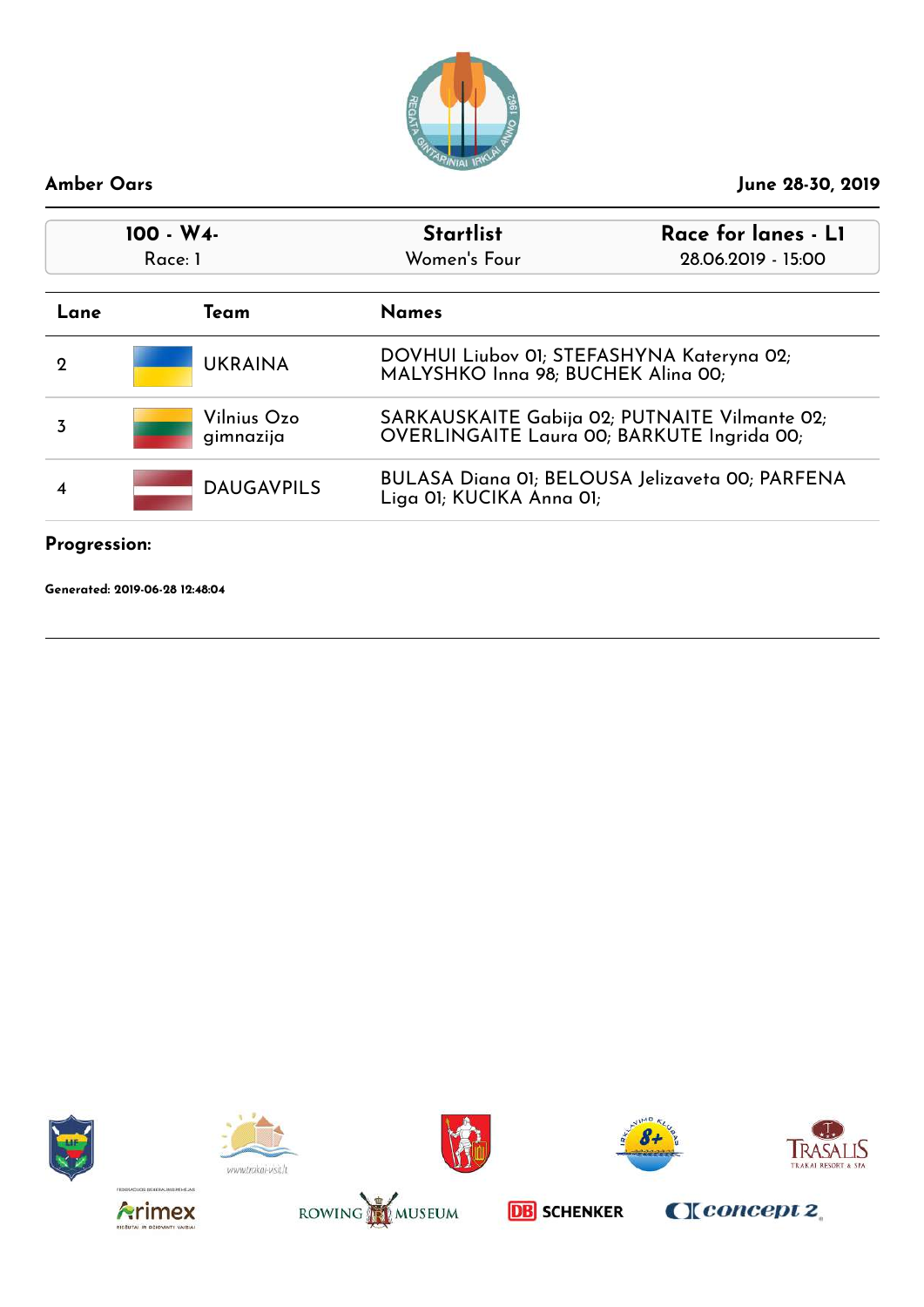

|                         | $101 - W1x$<br>Race: 2 |                                                           | <b>Startlist</b><br>Women's Single Sculls | Heats - H1<br>28.06.2019 - 15:05 |
|-------------------------|------------------------|-----------------------------------------------------------|-------------------------------------------|----------------------------------|
| Lane                    |                        | Team                                                      | <b>Names</b>                              |                                  |
|                         | $+$ $+$                | <b>GEORGIA</b>                                            | <b>CHIVADZE Dali;</b>                     |                                  |
| $\mathbf{2}$            |                        | <b>LITHUANIA</b>                                          | VALCIUKAITE Milda 94;                     |                                  |
| 3                       |                        | <b>KAUNO SPORTO</b><br><b>MOKYKLA</b><br><b>BANGPUTYS</b> | ZILIONYTE Kamile 02;                      |                                  |
| $\overline{\mathbf{4}}$ |                        | <b>LATVIA</b>                                             | LEVINOKA Violeta 01;                      |                                  |
| 5                       |                        | <b>RUSSIA</b>                                             | MAKAROVA Ksenia 02;                       |                                  |

# **Progression: 1->FA | 2->FB | 3->FC**

**Generated: 2019-06-28 12:48:04**















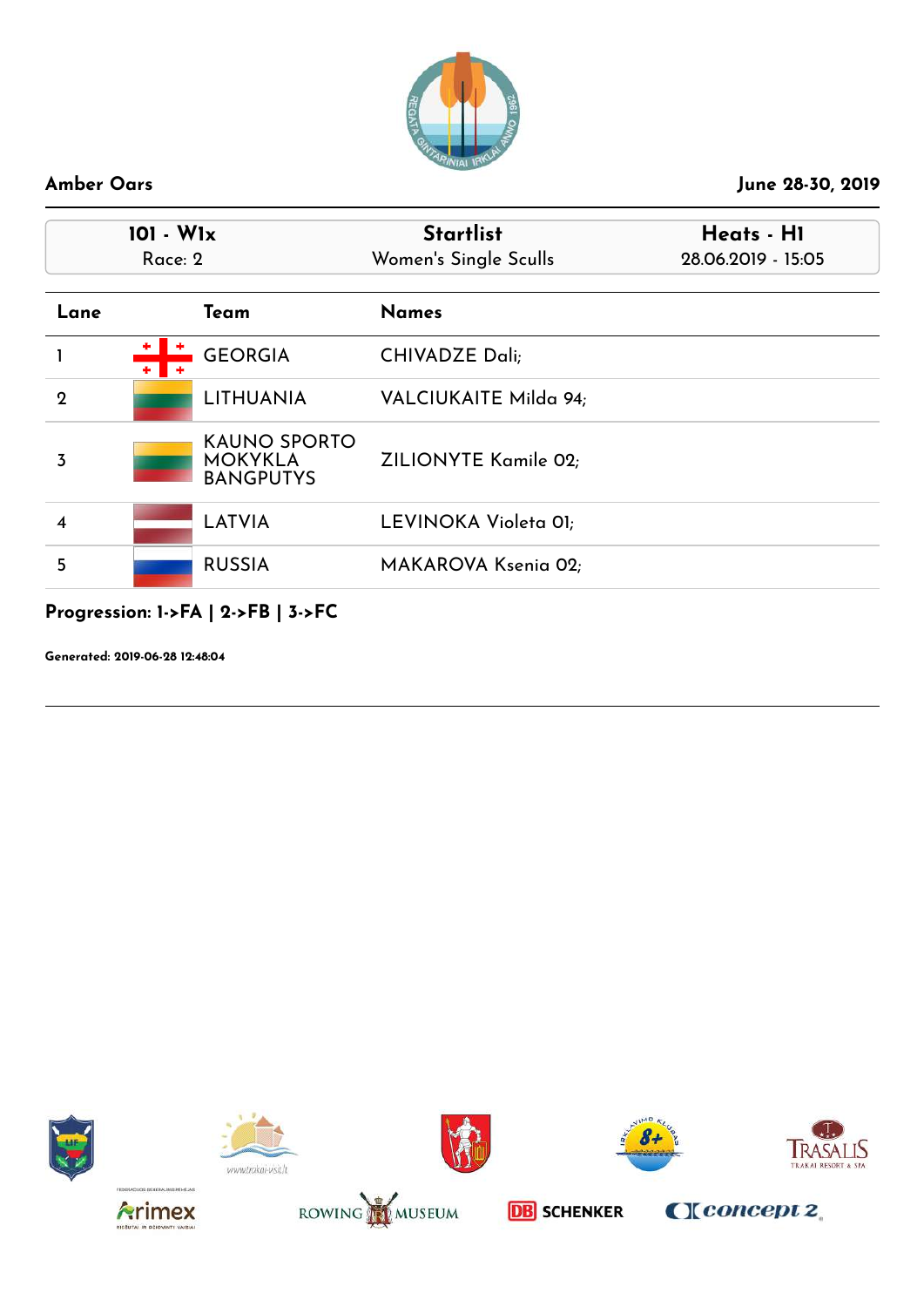

| 101 - W1x<br>Race: 3 |                             | <b>Startlist</b><br>Women's Single Sculls | Heats - H2<br>28.06.2019 - 15:10 |
|----------------------|-----------------------------|-------------------------------------------|----------------------------------|
| Lane                 | Team                        | <b>Names</b>                              |                                  |
| $\overline{2}$       | MSG Jurmala                 | <b>RUMPE Laine 03;</b>                    |                                  |
| 3                    | LATVIA                      | LIEPINA Nansija 00;                       |                                  |
|                      | Republic of<br>Moldova<br>喇 | <b>CONCEVICENCO Tatiana 97;</b>           |                                  |
| 5                    | MSG/SASS                    | SIMACEVA Jelizaveta 96;                   |                                  |

**Progression: 1->FA | 2->FB | 3->FC**

**Generated: 2019-06-28 12:48:04**















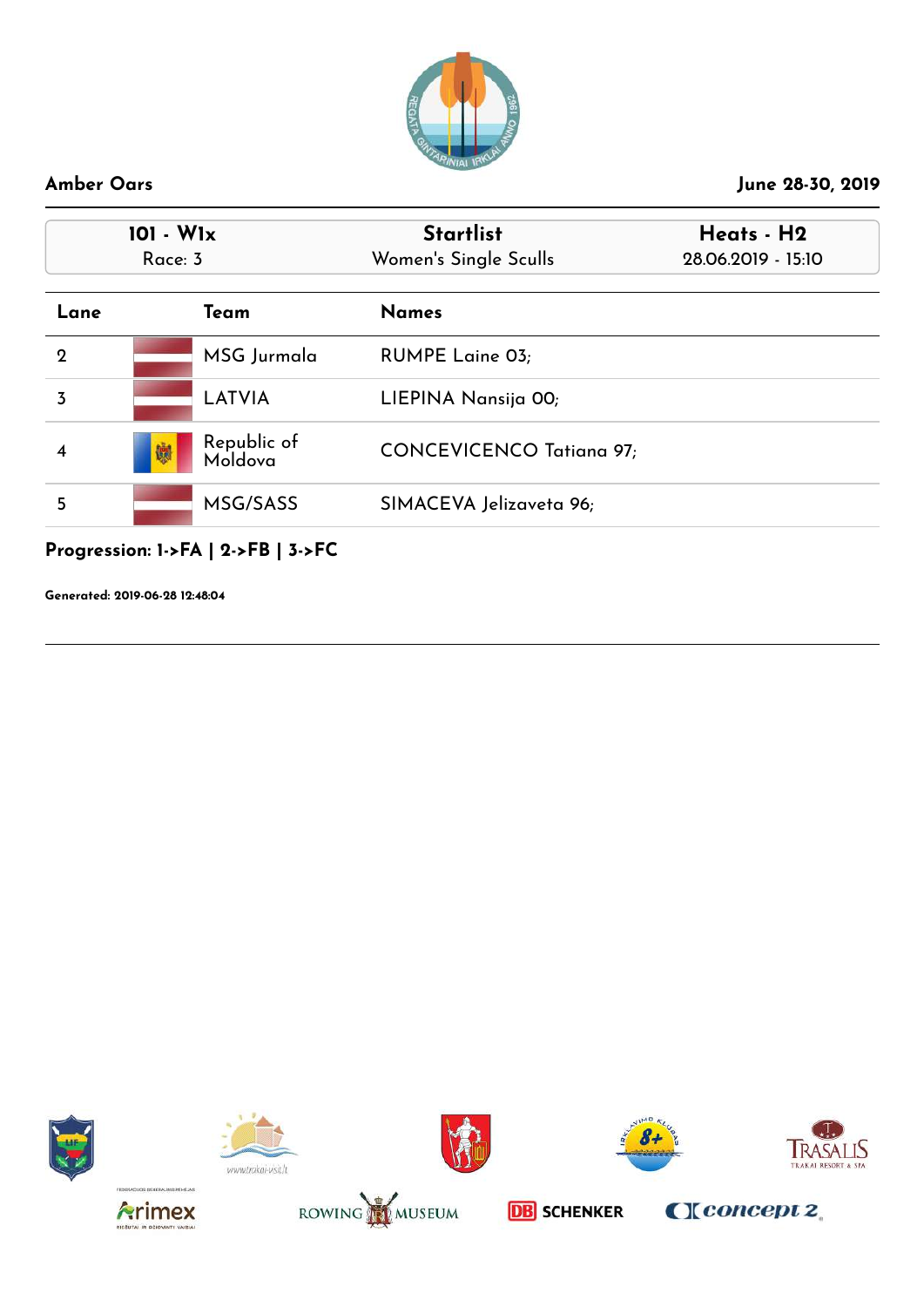

| 101 - W1x<br>Race: 4 |                                             | <b>Startlist</b><br>Women's Single Sculls | Heats - H3<br>28.06.2019 - 15:15 |  |
|----------------------|---------------------------------------------|-------------------------------------------|----------------------------------|--|
| Lane                 | Team                                        | <b>Names</b>                              |                                  |  |
| $\mathbf{2}$         | <b>VILJANDI RC</b>                          | DIMITRIJEV Helene 02;                     |                                  |  |
| $\overline{3}$       | Parnu SK                                    | KUUTS Nora 97;                            |                                  |  |
| 4                    | <b>NARVA</b><br><b>ENERGIA</b>              | SAFONOVA Uljana 04;                       |                                  |  |
| 5                    | <b>POLAND</b>                               | LATKA Anna OI;                            |                                  |  |
|                      | Progression: $1$ ->FA   $2$ ->FB   $3$ ->FC |                                           |                                  |  |

**Generated: 2019-06-28 12:48:04**















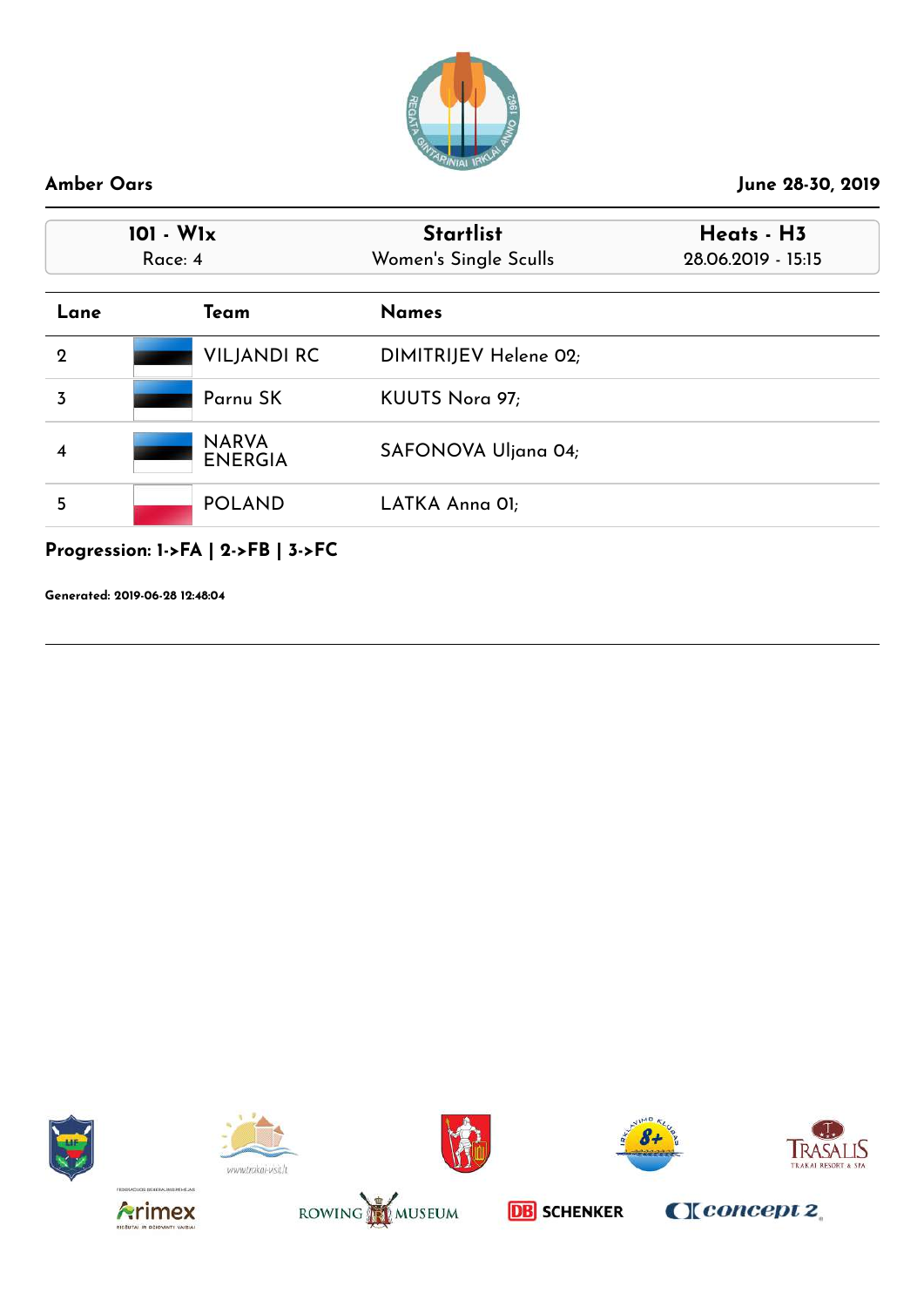

|             | $101 - W1x$<br>Race: 5 |                                                           | <b>Startlist</b><br>Women's Single Sculls | Heats - H4<br>28.06.2019 - 15:20 |  |
|-------------|------------------------|-----------------------------------------------------------|-------------------------------------------|----------------------------------|--|
| Lane        |                        | Team                                                      | <b>Names</b>                              |                                  |  |
| $\mathbf 2$ |                        | <b>LITHUANIA</b>                                          | ADOMAVICIUTE leva 94;                     |                                  |  |
| 3           |                        | <b>KAUNO SPORTO</b><br><b>MOKYKLA</b><br><b>BANGPUTYS</b> | NABAZAITE Emilija 04;                     |                                  |  |
| 4           |                        | <b>RUSSIA</b>                                             | <b>BARYSHNIKOVA Anastasia 02;</b>         |                                  |  |
| 5           |                        | <b>ESTONIA</b>                                            | <b>KRUUSMAA Sirli 78;</b>                 |                                  |  |

**Progression: 1->FA | 2->FB | 3->FC**

**Generated: 2019-06-28 12:48:04**















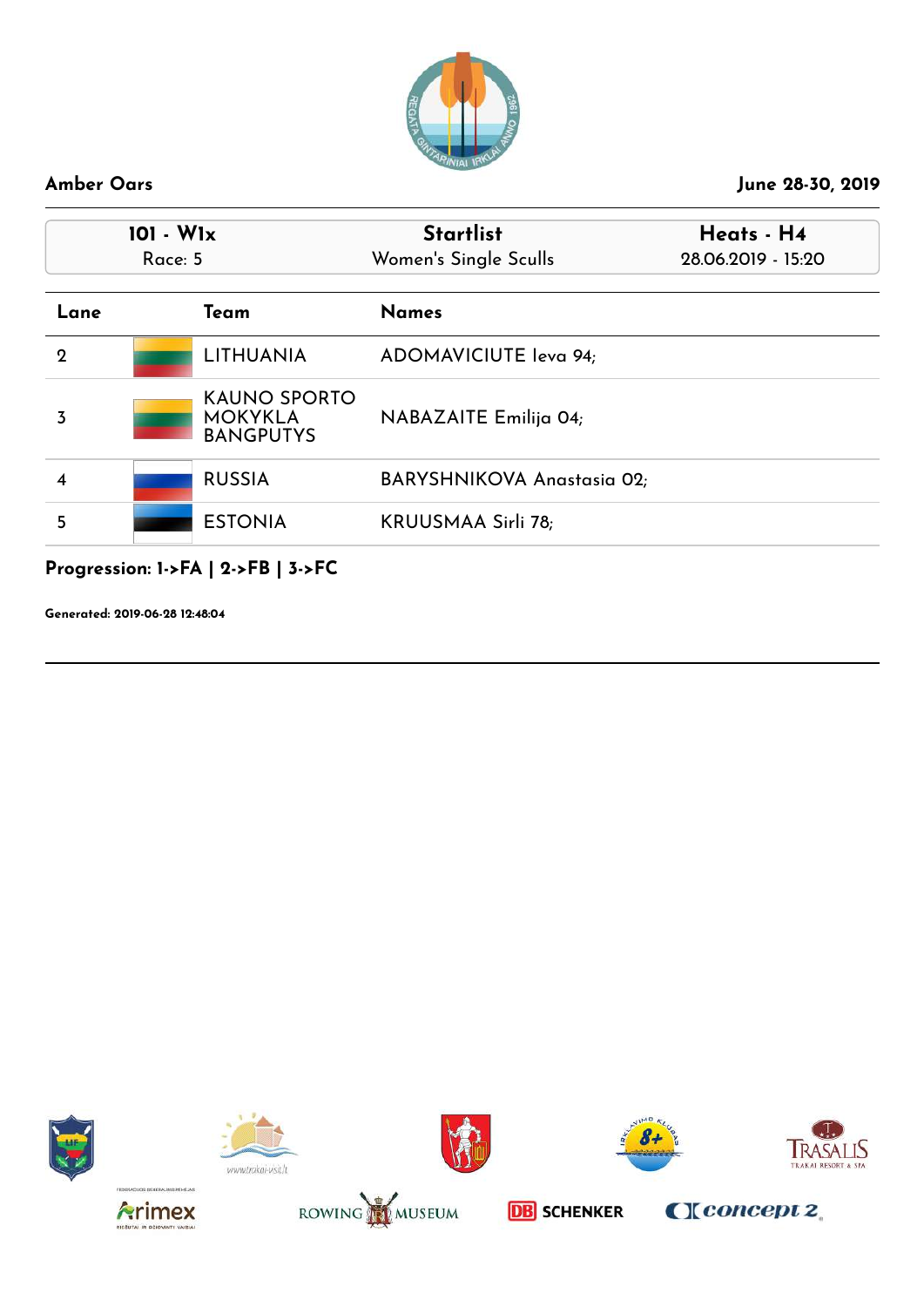

| 101 - W1x<br>Race: 6 |                                | <b>Startlist</b><br>Women's Single Sculls | Heats - H5<br>28.06.2019 - 15:25 |
|----------------------|--------------------------------|-------------------------------------------|----------------------------------|
| Lane                 | Team                           | <b>Names</b>                              |                                  |
| 2                    | KRSM - IK<br><b>Favoritas</b>  | <b>VASKEVICIUTE Guste 04;</b>             |                                  |
| 3                    | <b>LITHUANIA</b>               | SENKUTE Viktorija 95;                     |                                  |
|                      | MSG/SASS                       | POHEVICA Laura 02;                        |                                  |
| 5                    | <b>NARVA</b><br><b>ENERGIA</b> | ZELJUKANOVA Kristina 00;                  |                                  |

## **Progression: 1->FA | 2->FB | 3->FC**

**Generated: 2019-06-28 12:48:04**















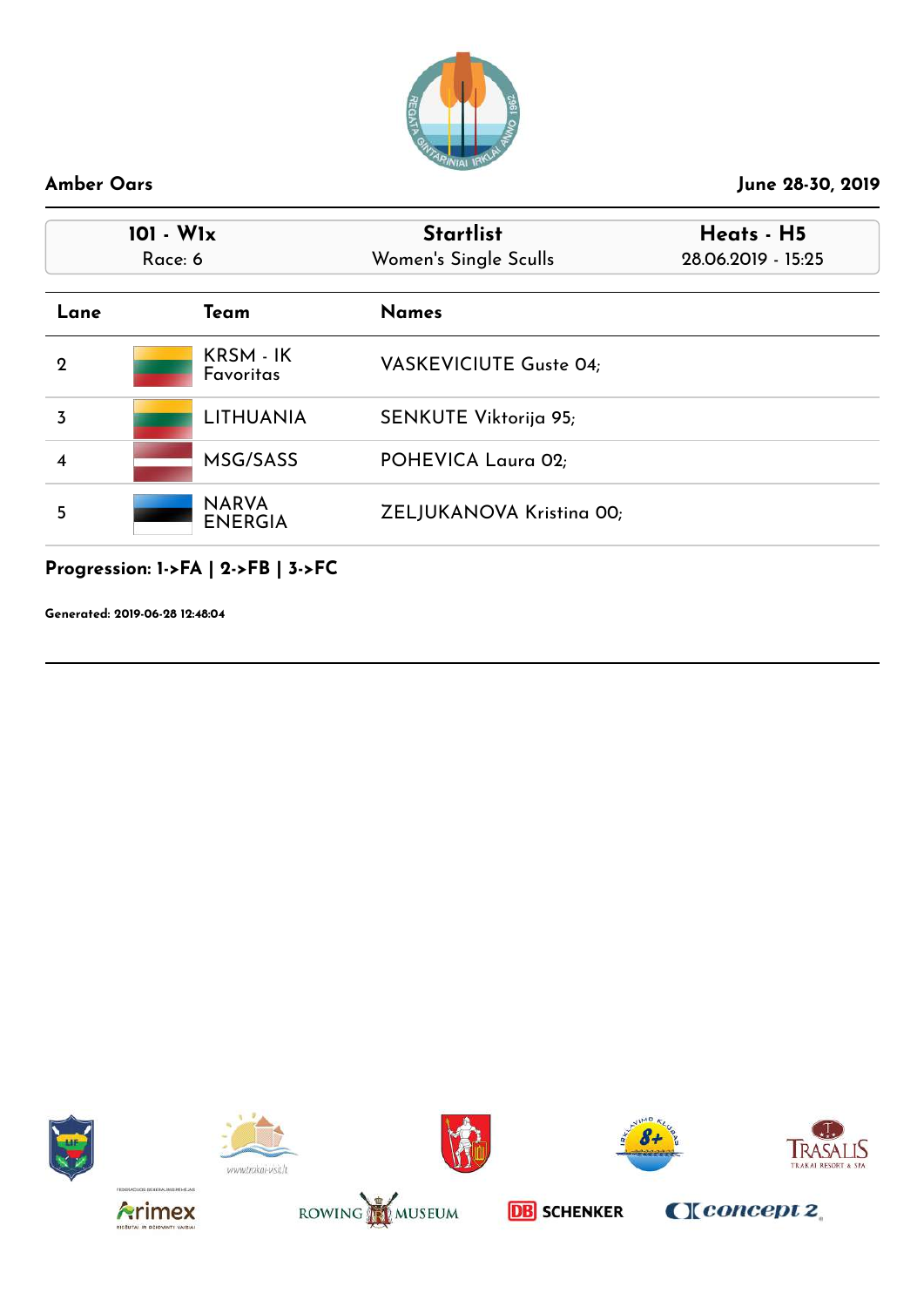

| $101 - W1x$<br>Race: 7 |                                      | <b>Startlist</b><br>Women's Single Sculls | Heats - H6<br>28.06.2019 - 15:30 |  |
|------------------------|--------------------------------------|-------------------------------------------|----------------------------------|--|
| Lane                   | Team                                 | <b>Names</b>                              |                                  |  |
| $\mathbf 2$            | <b>Rowing Club</b><br><b>Tallinn</b> | JARVSOO Katariina-Johanna 98;             |                                  |  |
| 3                      | <b>NARVA</b><br><b>ENERGIA</b>       | <b>BORODATSOVA Uljana 97;</b>             |                                  |  |
|                        | <b>Rowing Club</b><br>Tallinn        | LAANE Liisa-Marie 01;                     |                                  |  |
| 5                      | KRSM - IK<br><b>Favoritas</b>        | TALACKAITE Daniele 01;                    |                                  |  |

**Progression: 1->FA | 2->FB | 3->FC**

**Generated: 2019-06-28 12:48:04**















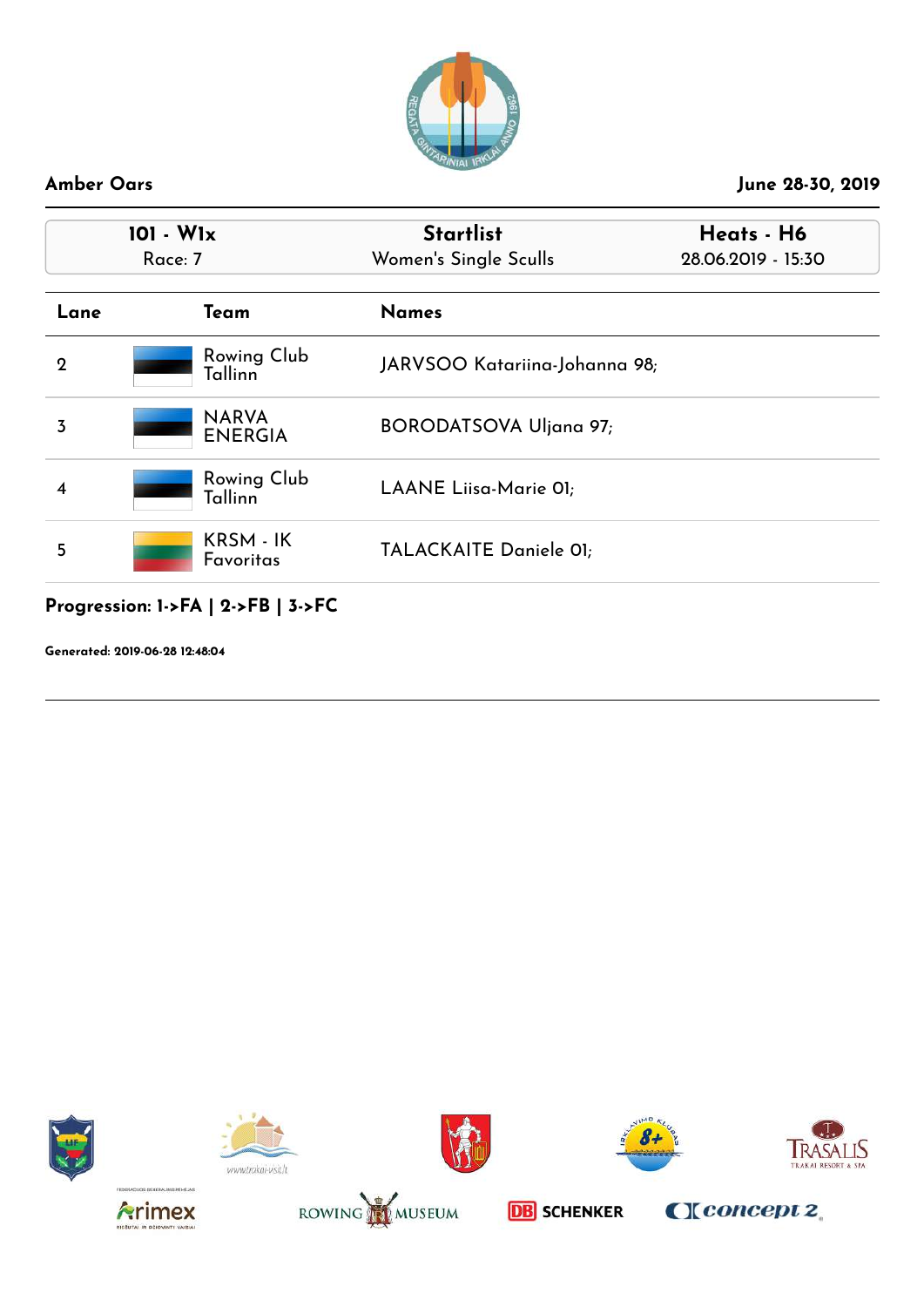

|                         | 102 - Mlx<br>Race: 8 |                                                           | <b>Startlist</b><br>Men's Single Sculls | Heats - H1<br>28.06.2019 - 15:35 |
|-------------------------|----------------------|-----------------------------------------------------------|-----------------------------------------|----------------------------------|
| Lane                    |                      | Team                                                      | <b>Names</b>                            |                                  |
|                         |                      | Vilniaus miesto<br>sporto centras                         | <b>BALASAITIS Justinas 98;</b>          |                                  |
| $\mathbf 2$             |                      | Vilniaus miesto<br>sporto centras                         | PAUNKSNIS Benas 02;                     |                                  |
| $\overline{3}$          |                      | <b>RUSSIA</b>                                             | DUPLENKO Vladislav 97;                  |                                  |
| $\overline{\mathbf{4}}$ |                      | Parnu SK                                                  | NURM Bertty 99;                         |                                  |
| 5                       |                      | <b>KAUNO SPORTO</b><br><b>MOKYKLA</b><br><b>BANGPUTYS</b> | KATKEVICIUS Matas 03;                   |                                  |
| 6                       |                      | <b>LITHUANIA</b>                                          | <b>GRISKONIS Mindaugas 76;</b>          |                                  |
| 7                       |                      | <b>KLAIPEDOS</b><br><b>IRKLAVIMO</b><br><b>CENTRAS</b>    | <b>VOLOSENKO Michail 01;</b>            |                                  |

### **Progression: 1->FA | 2->FB | 3->FC**

**Generated: 2019-06-28 12:48:04**















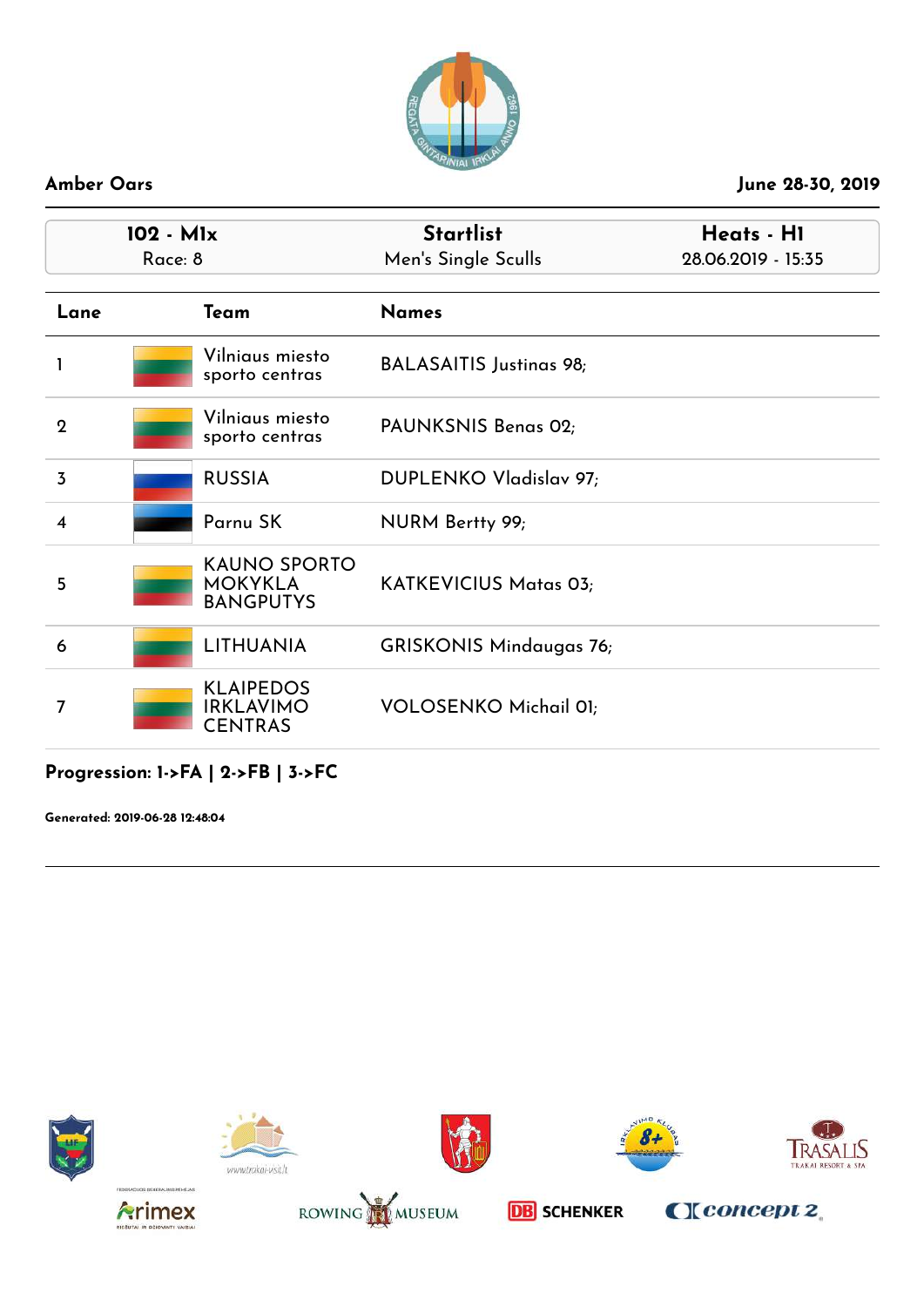

|                         | 102 - Mlx<br>Race: 9 |                                                           | <b>Startlist</b><br>Men's Single Sculls | Heats - H2<br>28.06.2019 - 15:40 |  |
|-------------------------|----------------------|-----------------------------------------------------------|-----------------------------------------|----------------------------------|--|
| Lane                    |                      | Team                                                      | <b>Names</b>                            |                                  |  |
| $\overline{2}$          |                      | <b>UKRAINA</b>                                            | RASCHEPKIN Maksym 95;                   |                                  |  |
| 3                       |                      | <b>KAUNO SPORTO</b><br><b>MOKYKLA</b><br><b>BANGPUTYS</b> | BIELIAUSKAS Giedrius 97;                |                                  |  |
| $\overline{\mathbf{4}}$ |                      | Jelgava BJSS                                              | <b>DERVINS Oskars 00;</b>               |                                  |  |
| 5                       |                      | <b>LATVIA</b>                                             | <b>GRISLIS Kristofers;</b>              |                                  |  |
| 6                       |                      | Rowing and<br><b>Canoeing Club</b><br>Tartu               | LIIVAMAGI Ermo 00;                      |                                  |  |
| 7                       |                      | <b>POLAND</b>                                             | PADUCH Pawel 99;                        |                                  |  |

# **Progression: 1->FA | 2->FB | 3->FC**

**Generated: 2019-06-28 12:48:04**















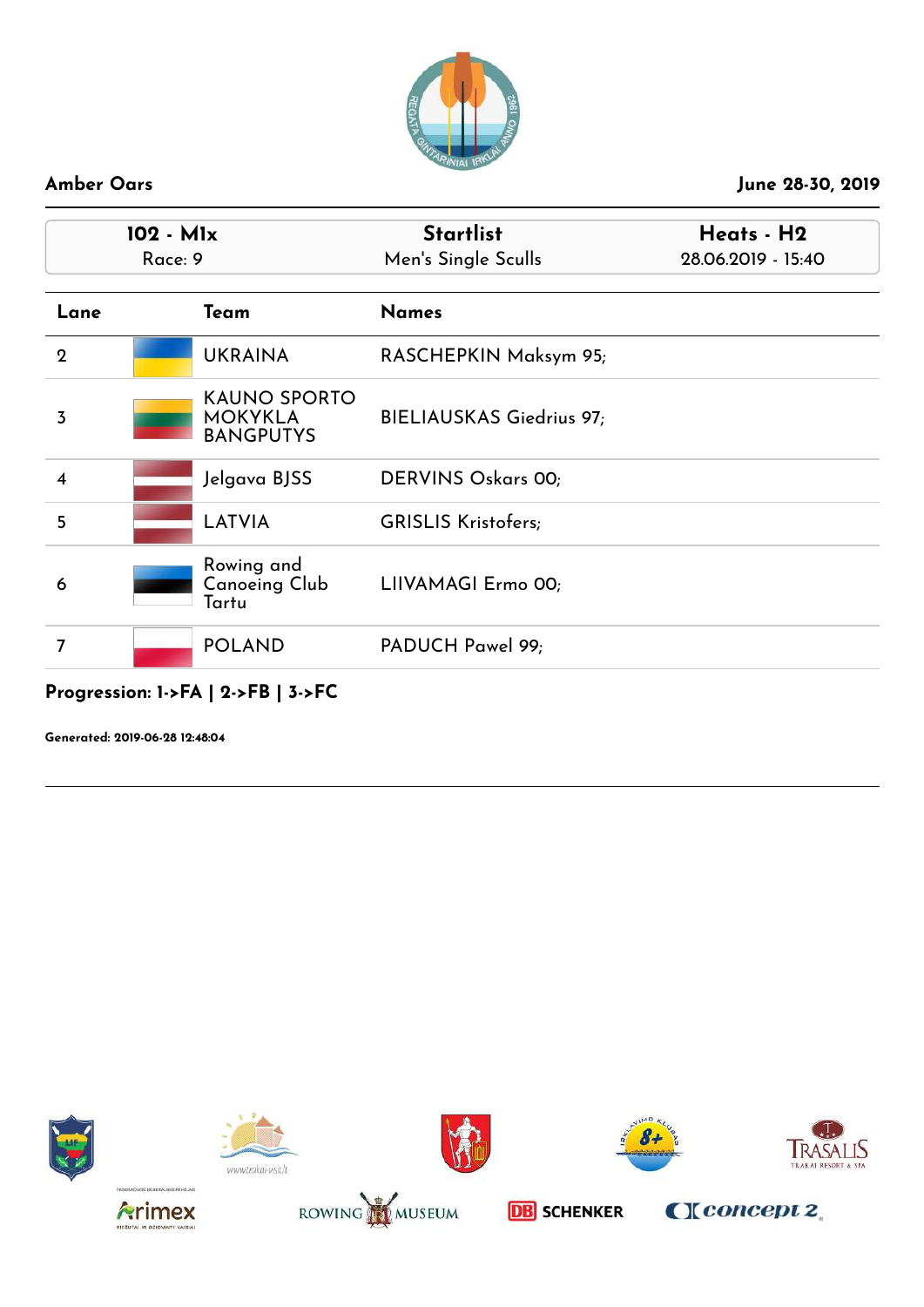

| 102 - Mlx<br><b>Race: 10</b> |                                                           | <b>Startlist</b><br>Men's Single Sculls | Heats - H3<br>28.06.2019 - 15:45 |
|------------------------------|-----------------------------------------------------------|-----------------------------------------|----------------------------------|
| Lane                         | Team                                                      | <b>Names</b>                            |                                  |
| $\overline{2}$               | <b>LATVIA</b>                                             | MIHAILOVS Renars 01;                    |                                  |
| $\overline{3}$               | <b>LITHUANIA</b>                                          | MATUSEVICIUS Augustinas OI;             |                                  |
| $\boldsymbol{4}$             | KRSM - IK<br>Favoritas                                    | <b>KUSKEVICIUS Justas 01;</b>           |                                  |
| 5                            | <b>KAUNO SPORTO</b><br><b>MOKYKLA</b><br><b>BANGPUTYS</b> | <b>JUSKEVICIUS Povilas 03;</b>          |                                  |
| 6                            | <b>KAUNO SPORTO</b><br><b>MOKYKLA</b><br><b>BANGPUTYS</b> | CAPSKAS Jokubas OI;                     |                                  |
| 7                            | <b>Birstono SC</b>                                        | VAITKEVICIUS Tadas 04;                  |                                  |

**Generated: 2019-06-28 12:48:04**















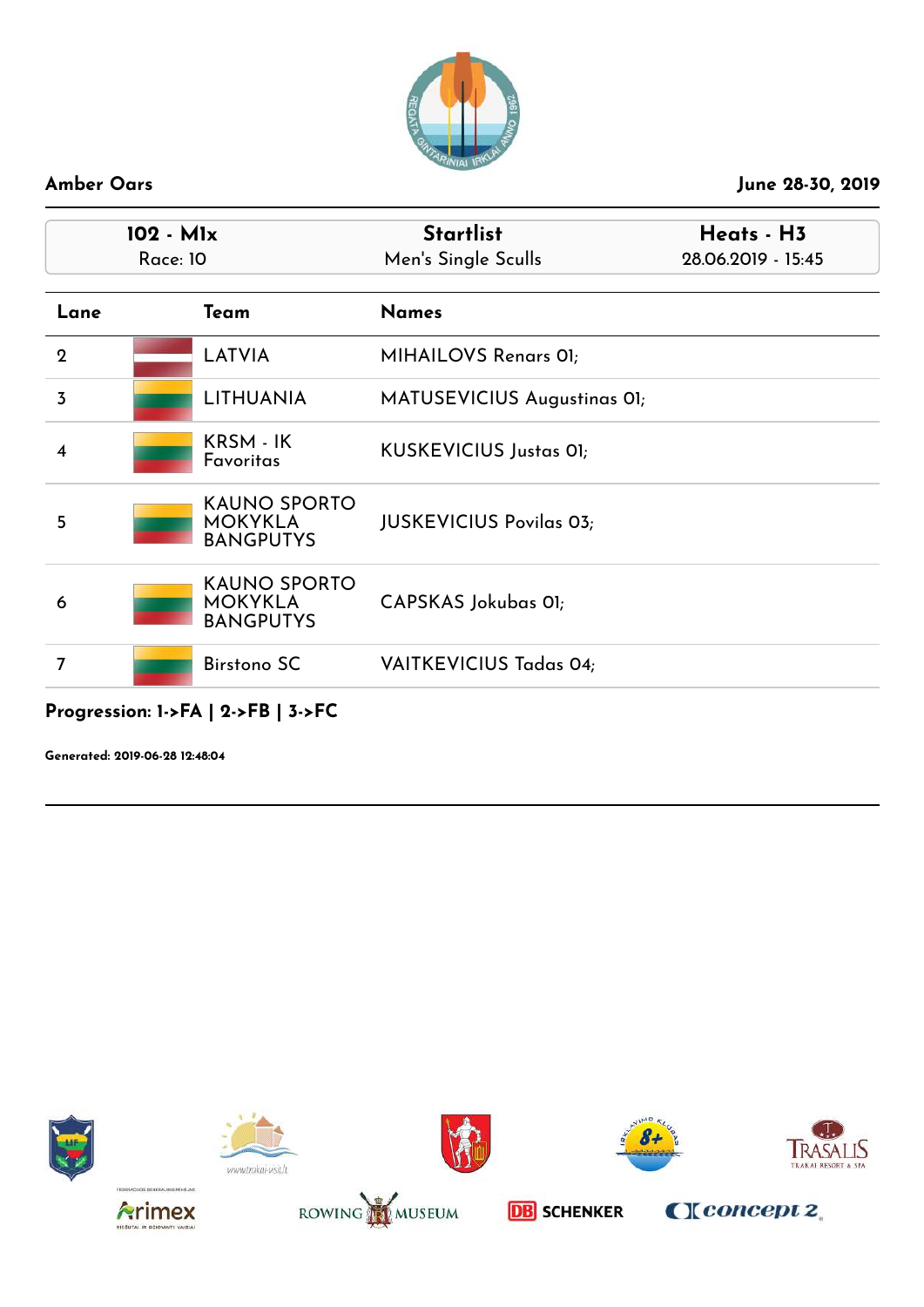

|                         | 102 - Mlx<br>Race: 11                       | <b>Startlist</b><br>Men's Single Sculls | Heats - H4<br>28.06.2019 - 15:50 |
|-------------------------|---------------------------------------------|-----------------------------------------|----------------------------------|
| Lane                    | Team                                        | <b>Names</b>                            |                                  |
| $\boldsymbol{2}$        | <b>Birstono SC</b>                          | <b>CERNEVICIUS Paulius 99;</b>          |                                  |
| $\overline{3}$          | <b>LITHUANIA</b>                            | ILONIS Saulius-Jonas 97;                |                                  |
| $\overline{\mathbf{4}}$ | Republic of<br>嫐<br>Moldova                 | DEREVEANCO Mihail 99;                   |                                  |
| 5                       | <b>NARVA</b><br><b>ENERGIA</b>              | <b>GONCHAROV</b> Ignat 02;              |                                  |
| 6                       | <b>UKRAINA</b>                              | ZAKHAROV Artem 03;                      |                                  |
| $\overline{7}$          | <b>LATVIA</b>                               | <b>BAUMLERS Filips 00;</b>              |                                  |
|                         | Progression: $1$ ->FA   $2$ ->FB   $3$ ->FC |                                         |                                  |

**Generated: 2019-06-28 12:48:04**















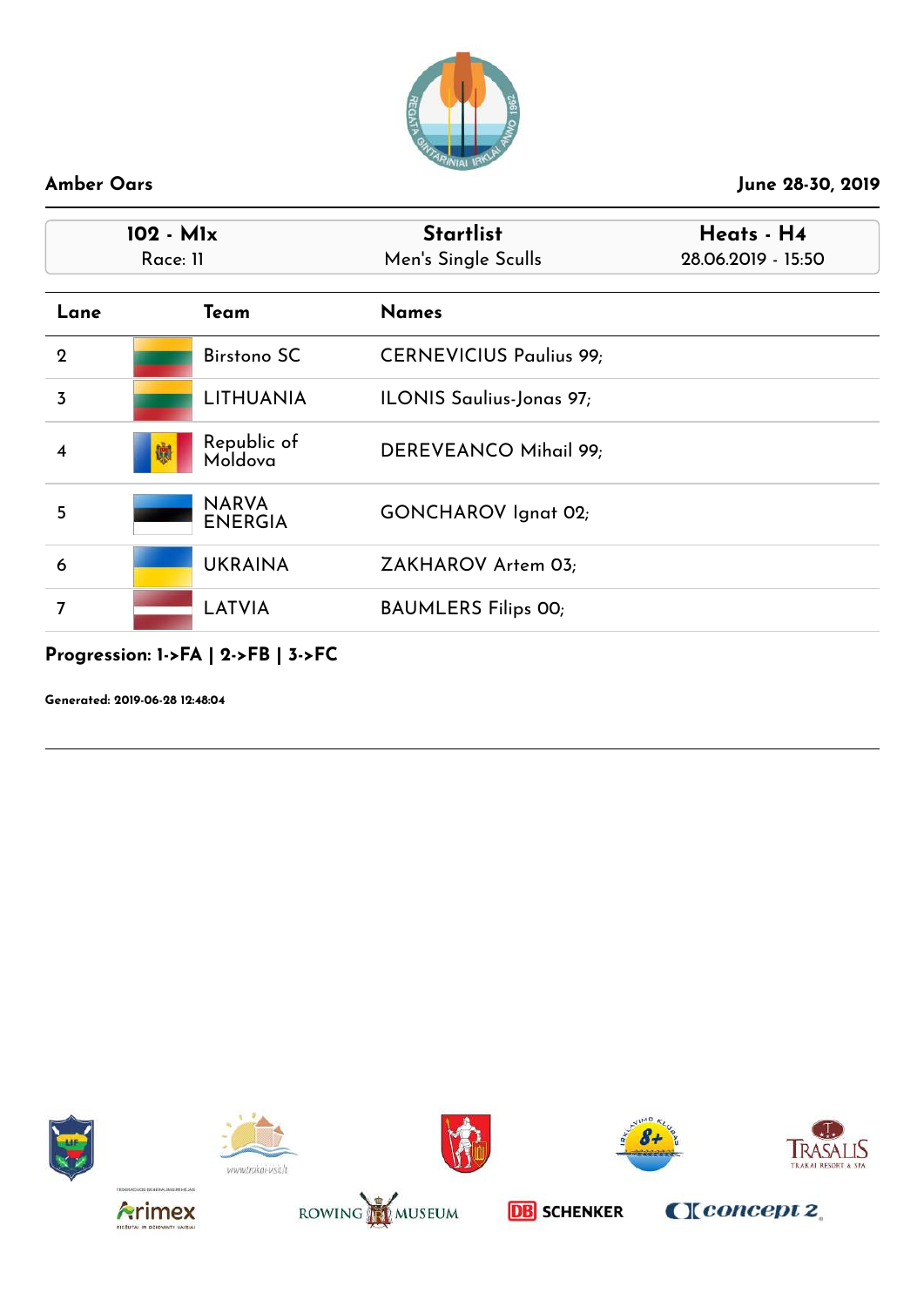

|                         | 102 - M1x<br><b>Race: 12</b> |                                   | <b>Startlist</b><br>Men's Single Sculls | Heats - H5<br>28.06.2019 - 15:55 |
|-------------------------|------------------------------|-----------------------------------|-----------------------------------------|----------------------------------|
| Lane                    |                              | Team                              | <b>Names</b>                            |                                  |
| $\mathbf{2}$            |                              | LITHUANIA                         | <b>STANKUNAS Povilas 97;</b>            |                                  |
| $\overline{3}$          |                              | Parnu SK                          | KIRADI Mark 02;                         |                                  |
| $\overline{\mathbf{4}}$ |                              | <b>LATVIA</b>                     | <b>NAGLIS Haralds 02;</b>               |                                  |
| 5                       |                              | LITHUANIA                         | PREIDYS Kasparas 02;                    |                                  |
| 6                       |                              | Vilniaus miesto<br>sporto centras | <b>MAROCKA Domantas 00;</b>             |                                  |
| 7                       |                              | <b>DAUGAVPILS</b>                 | DULBINSKIS Norberts 98;                 |                                  |

### **Progression: 1->FA | 2->FB | 3->FC**

**Generated: 2019-06-28 12:48:04**















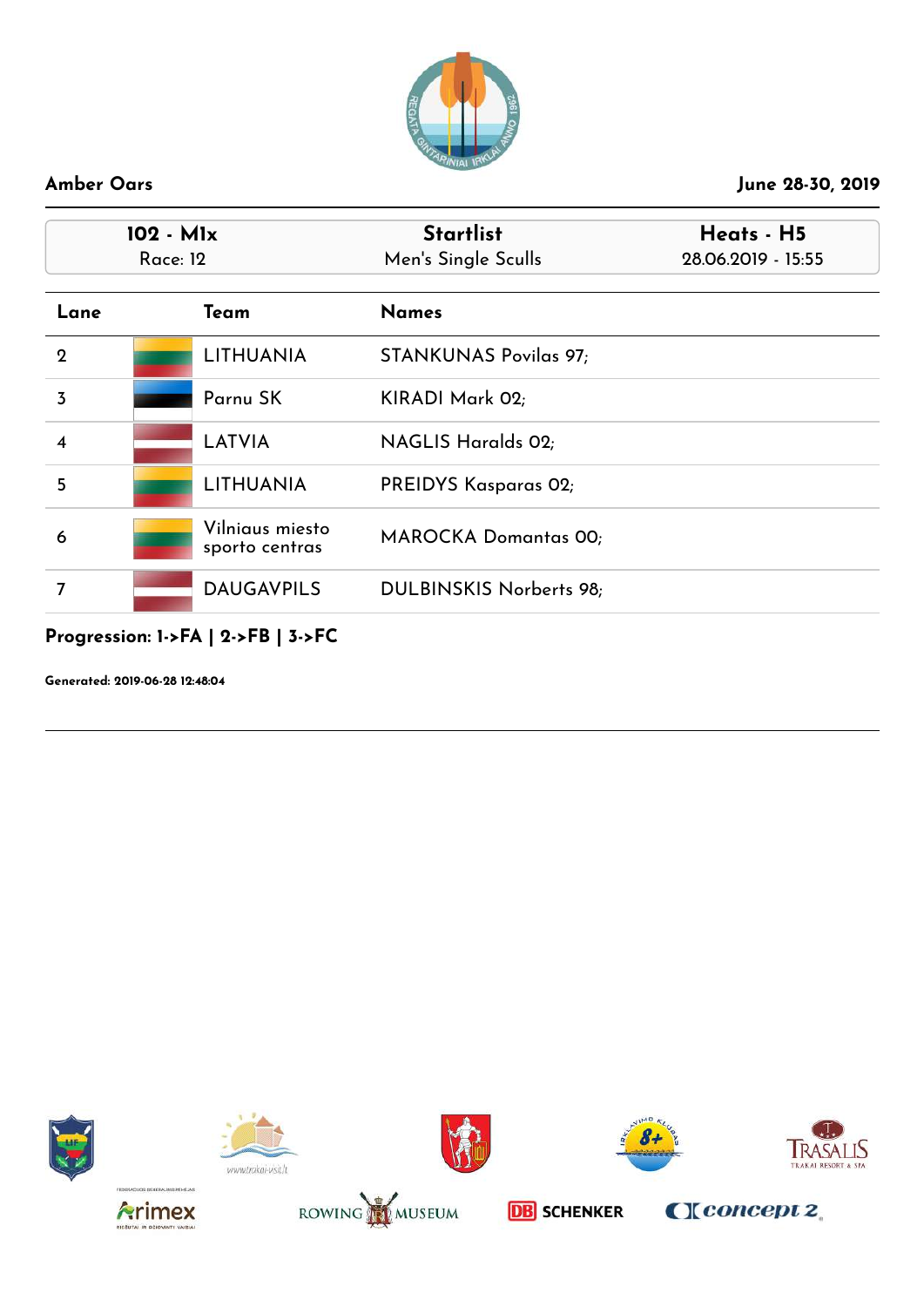

| $102 - M1x$<br><b>Race: 13</b> |                                 | <b>Startlist</b><br>Men's Single Sculls | Heats - H6<br>28.06.2019 - 16:00 |
|--------------------------------|---------------------------------|-----------------------------------------|----------------------------------|
| Lane                           | Team                            | <b>Names</b>                            |                                  |
| $\overline{2}$                 | Tartu University<br>Rowing Club | KAMA Joonatan 97;                       |                                  |
| 3                              | <b>NARVA</b><br><b>ENERGIA</b>  | KONSTANTINOV Nikita 97;                 |                                  |
|                                | Republic of<br>嫐<br>Moldova     | MOSOI Artemii 03;                       |                                  |
| 5                              | Jelgava BJSS                    | TIMBORS Janis 99;                       |                                  |
| 6                              | Rowing Club<br>Tallinn          | LINDSALU Kristjan 00;                   |                                  |
| 7                              | <b>LATVIA</b>                   | SILS Lauris Linards OI;                 |                                  |

# **Progression: 1->FA | 2->FB | 3->FC**

**Generated: 2019-06-28 12:48:04**















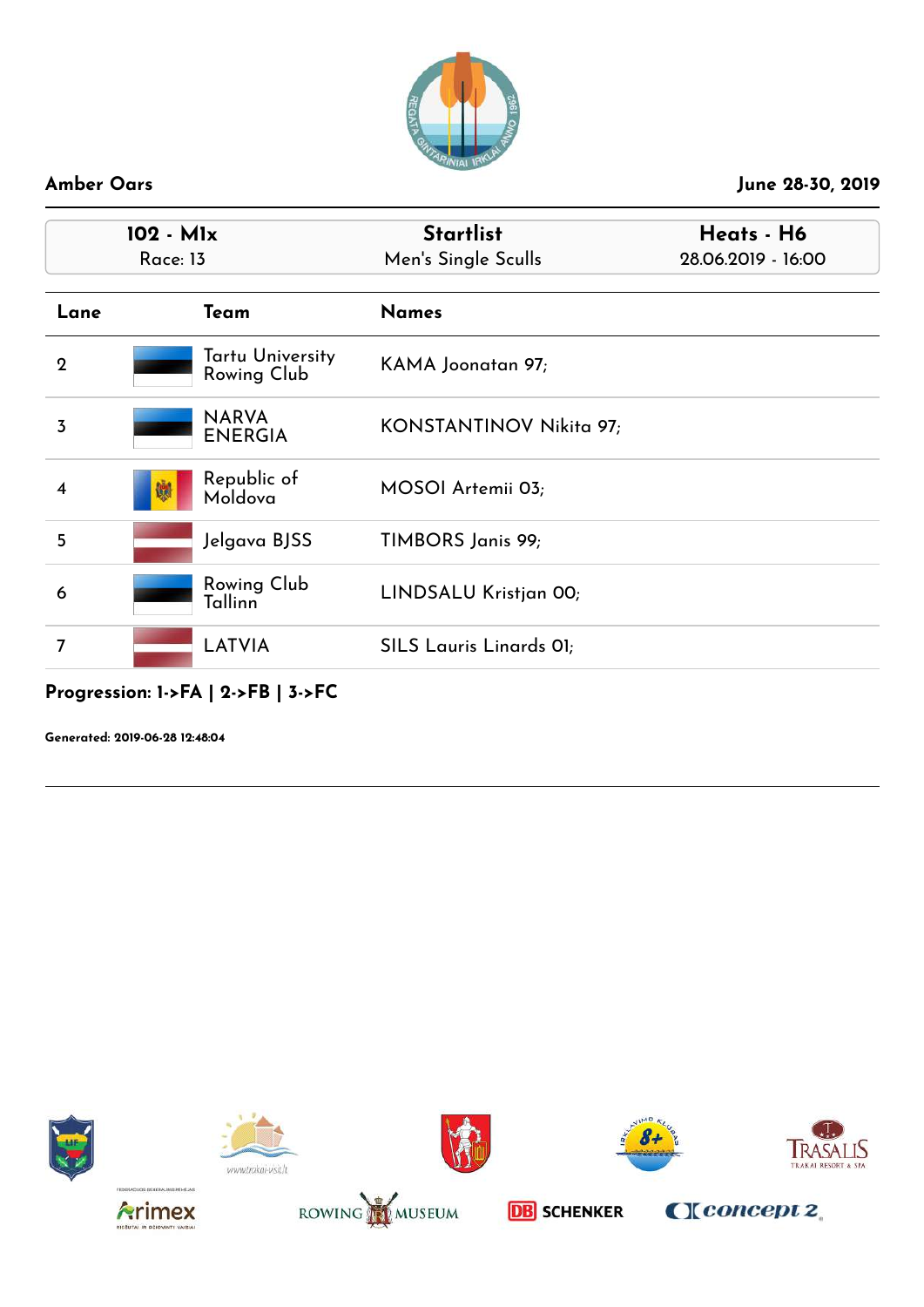

| $103 - M2$<br>Race: 14 |                                                       | <b>Startlist</b><br>Heats - H1<br>Men's Pair<br>28.06.2019 - 16:05 |                                                     |
|------------------------|-------------------------------------------------------|--------------------------------------------------------------------|-----------------------------------------------------|
|                        | Team                                                  | <b>Names</b>                                                       |                                                     |
|                        | <b>UKRAINA</b>                                        | LOBINTSEV Illia 03; OLIINYK Mykyta 04;                             |                                                     |
|                        | Rowing Club<br>Tartu                                  | TAMM Taavi 02; ZADUMOV Ervin 01;                                   |                                                     |
|                        | <b>SIAULIAI</b>                                       |                                                                    | <b>GUDUKAS Mantas 02; AUSBIKAVICIUS Saulius 02;</b> |
|                        | <b>PARNU ROWING</b><br><b>CCENTRE</b><br><b>KALEV</b> | PAEV Mart 01; PARGMAA Romeo 03;                                    |                                                     |
|                        | <b>LATVIA</b>                                         | DREIJERS Rolands 02; VELICKO Toms 02;                              |                                                     |
|                        | <b>UKRAINA</b>                                        | SEMENOV Maksym 02; KURBATOV Serhii 02;                             |                                                     |
|                        |                                                       |                                                                    |                                                     |

### **Progression: 1..3->FA | 4..6->FB**

**Generated: 2019-06-28 12:48:04**















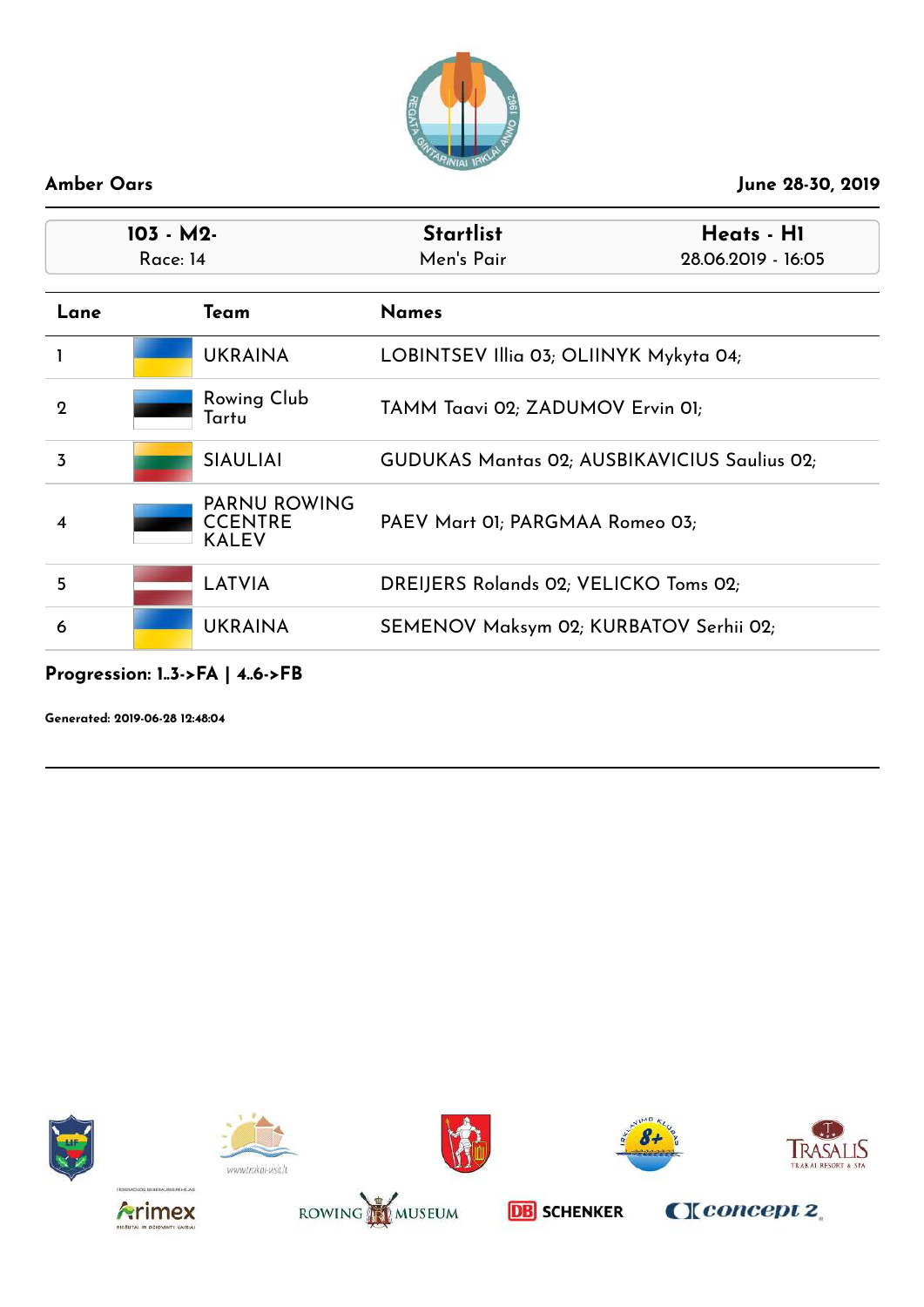

| $103 - M2$<br>Race: 15 |  |                        | <b>Startlist</b><br>Men's Pair            | Heats - H2<br>28.06.2019 - 16:10              |
|------------------------|--|------------------------|-------------------------------------------|-----------------------------------------------|
| Lane                   |  | Team                   | <b>Names</b>                              |                                               |
|                        |  | <b>VILJANDI RC</b>     | ORAS Rainer 03; RAUBA Arved 02;           |                                               |
| $\mathbf{2}$           |  | LATVIA                 | KORESKOVS Stanislavs 02; JURKA Reinis 02; |                                               |
| 3                      |  | Parnu SK               | RAHUOJA Martin 98; KODASMA Margus 98;     |                                               |
| 4                      |  | <b>UKRAINA</b>         |                                           | MUSIENKO Kostiantyn 99; ONIPCHENKO Maksym 99; |
| 5                      |  | KRSM - IK<br>Favoritas |                                           | STANKUNAS Dovydas 00; STANKUNAS Domantas 00;  |
| 6                      |  | <b>POLAND</b>          | ZUCHOWSKI Filip 97; DZIEWIECZYNSKI Piotr; |                                               |

### **Progression: 1..3->FA | 4..6->FB**

**Generated: 2019-06-28 12:48:04**















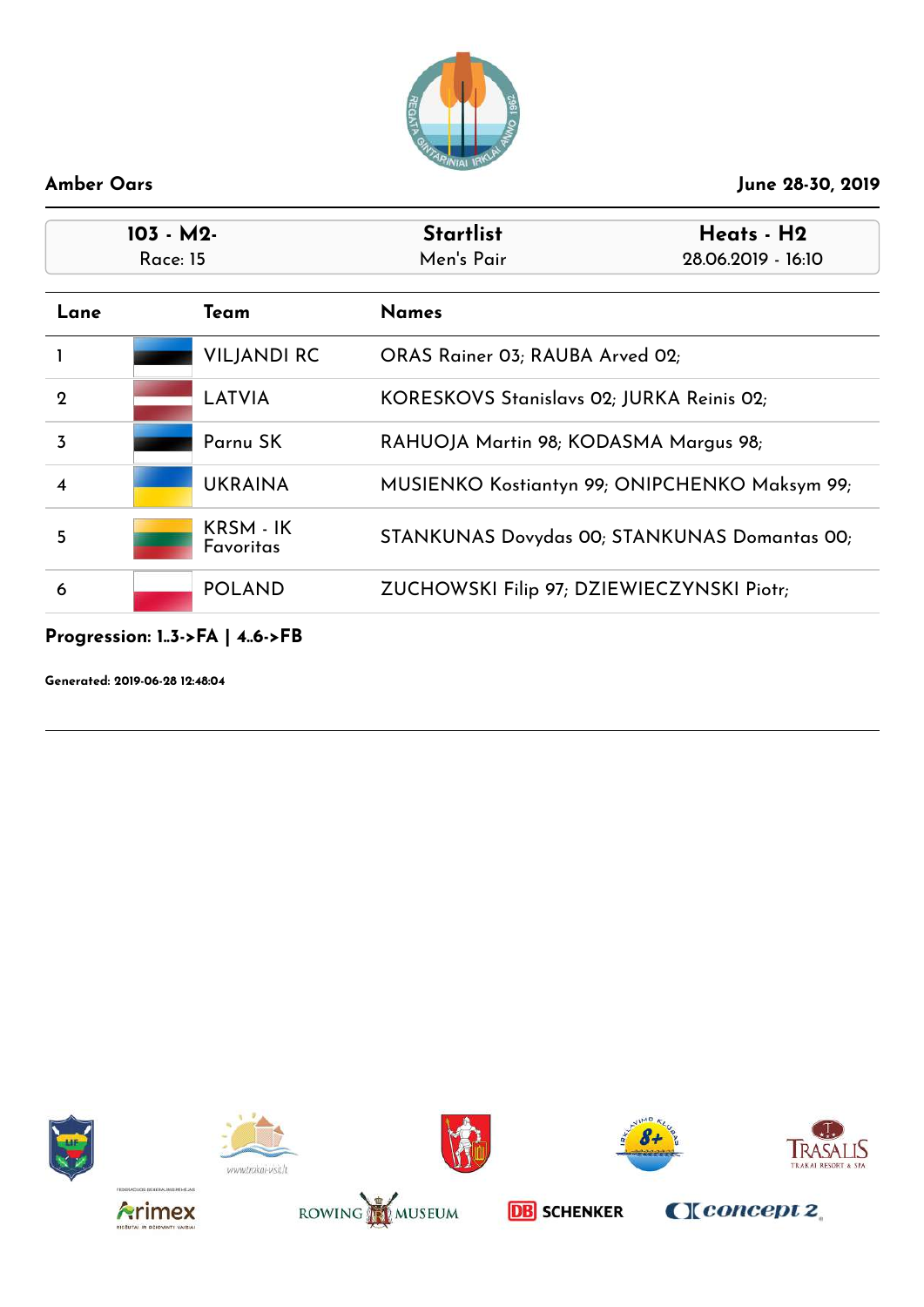

| $104 - M2x$<br><b>Race: 16</b> |  |                                                           | <b>Startlist</b><br>Men's Double Sculls        | Heats - H1<br>28.06.2019 - 16:15 |
|--------------------------------|--|-----------------------------------------------------------|------------------------------------------------|----------------------------------|
| Lane                           |  | Team                                                      | <b>Names</b>                                   |                                  |
|                                |  | Jelgava BJSS                                              | IZKALNS Marcis 02; SKINKIS Peteris 01;         |                                  |
| $\mathbf 2$                    |  | <b>SIAULIAI</b>                                           | KIRDA Paulius 02; VAITKEVICIUS Martynas 01;    |                                  |
| 3                              |  | <b>KAUNO SPORTO</b><br><b>MOKYKLA</b><br><b>BANGPUTYS</b> | SARKAUSKAS Gediminas 02; LISAUSKAS Karolis 02; |                                  |
| 4                              |  | <b>POLAND</b>                                             | BAGINSKI Jacek 04; SYNOWIEC Michal 03;         |                                  |
| 5                              |  | <b>LATVIA</b>                                             | BENKIS Eduards 01; ODZINS Renars 01;           |                                  |
| 6                              |  | <b>NARVA</b><br><b>ENERGIA</b>                            | KUSHTEYN Mikhail 99; POOLAK Johann 97;         |                                  |

### **Progression: 1->FA | 2->FB | 3->FC**

**Generated: 2019-06-28 12:48:04**















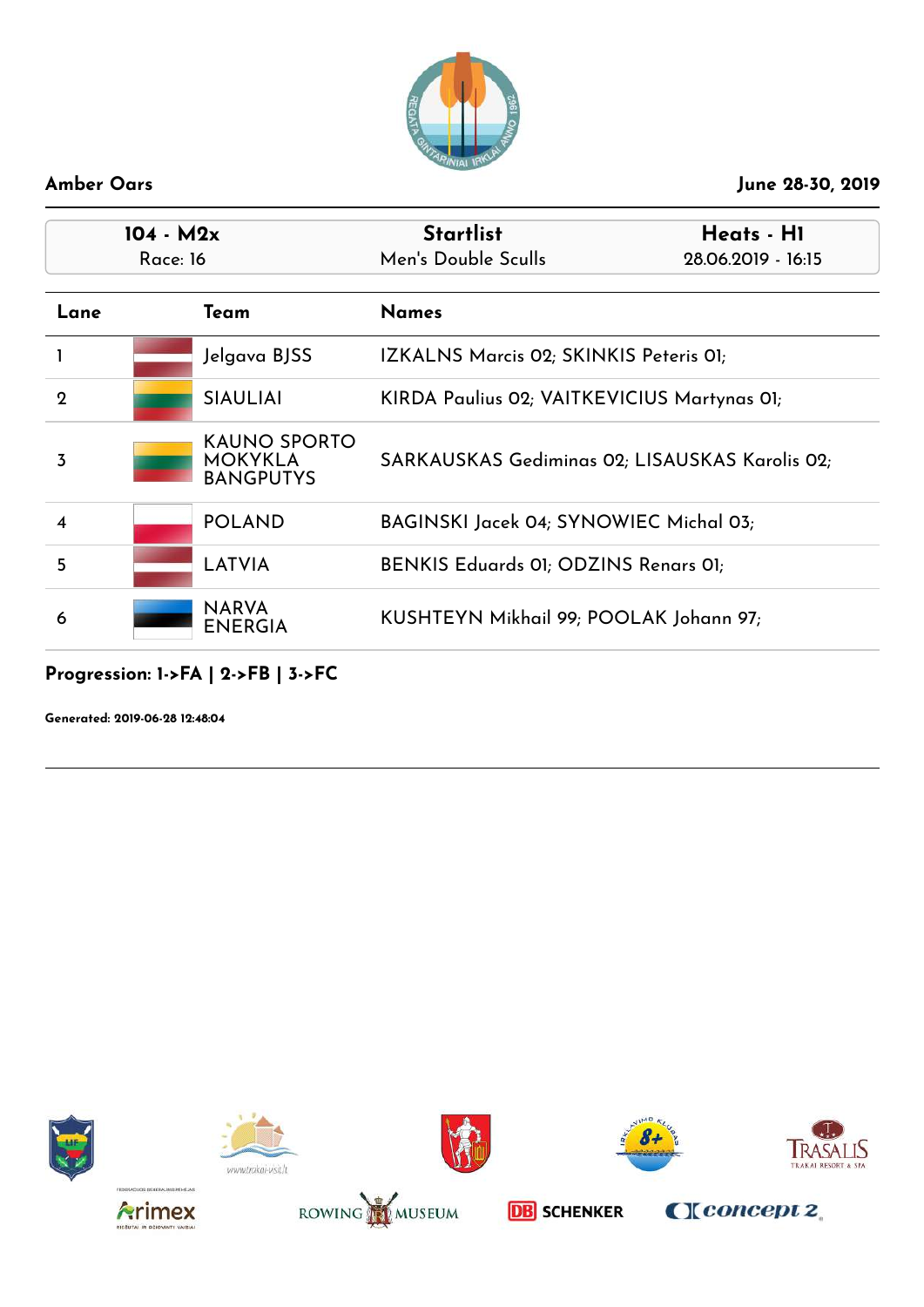

| $104 - M2x$<br><b>Race: 17</b> |                                                        | <b>Startlist</b><br>Men's Double Sculls       | Heats - H2<br>28.06.2019 - 16:20 |
|--------------------------------|--------------------------------------------------------|-----------------------------------------------|----------------------------------|
| Lane                           | Team                                                   | <b>Names</b>                                  |                                  |
|                                | <b>KLAIPEDOS</b><br><b>IRKLAVIMO</b><br><b>CENTRAS</b> | MURAVJOV Artur 97; RAZMA Ramunas 01;          |                                  |
| $\mathbf 2$                    | <b>LITHUANIA</b>                                       | NEMERAVICIUS Dovydas 96; RITTER Saulius 88;   |                                  |
| 3                              | LATVIA                                                 | KUKSA Egils 01; ZEIERS Jorens 01;             |                                  |
| 4                              | <b>Rowing Club</b><br>Tallinn                          | TIMMUSK Uku-Siim 02; KLEIN Jaan-Sander 02;    |                                  |
| 5                              | <b>NARVA</b><br><b>ENERGIA</b>                         | FORSTIMAN Gleb 03; SVETLANOV Daniil 04;       |                                  |
| 6                              | Birstono SC                                            | DAUNORAVICIUS Ignas 05; CERNEVICIUS Matas 05; |                                  |

# **Progression: 1->FA | 2->FB | 3->FC**

**Generated: 2019-06-28 12:48:04**















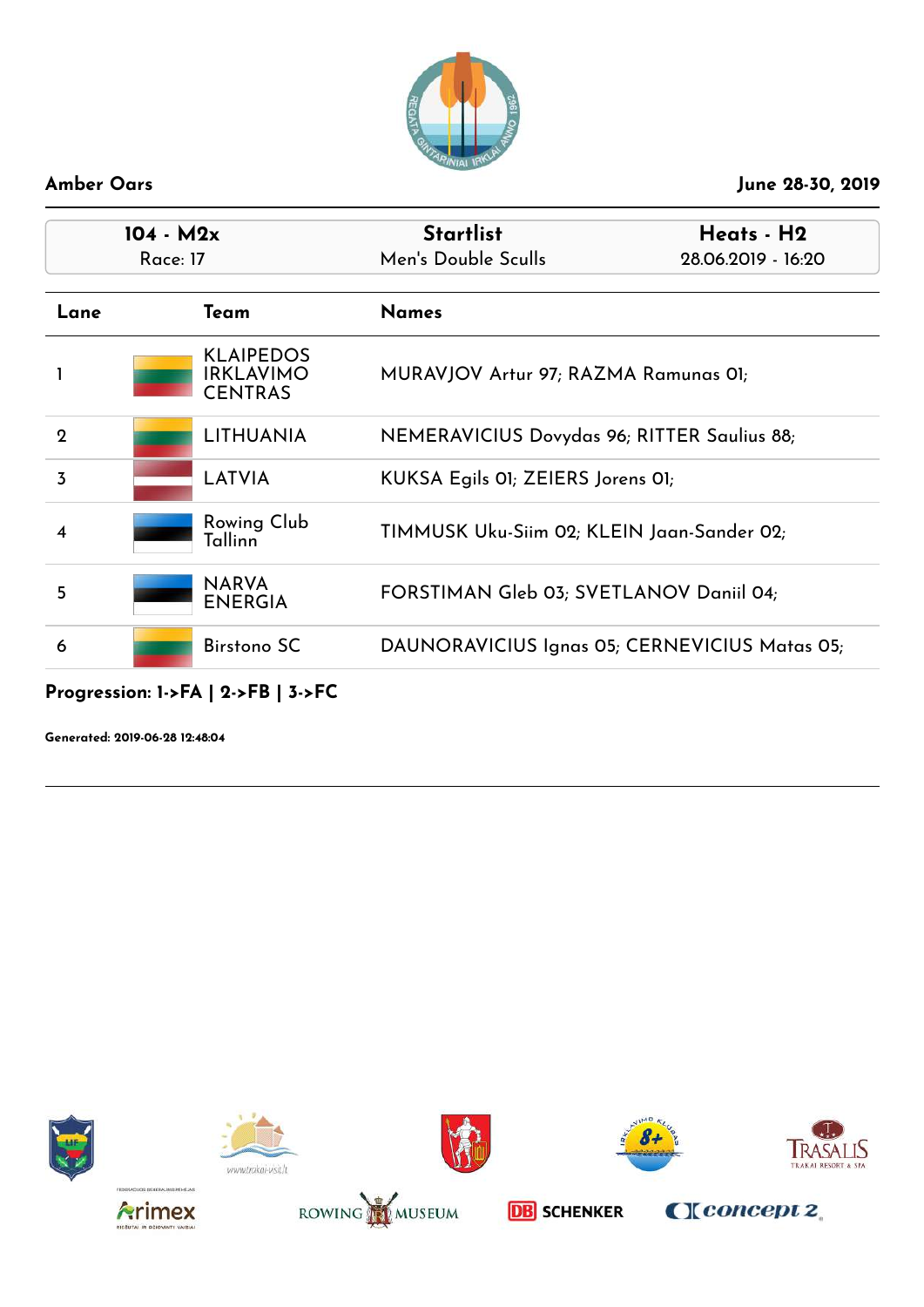

| $104 - M2x$<br>Race: 18 |  |                                                           | <b>Startlist</b><br>Men's Double Sculls   | Heats - H3<br>28.06.2019 - 16:25 |
|-------------------------|--|-----------------------------------------------------------|-------------------------------------------|----------------------------------|
|                         |  |                                                           |                                           |                                  |
| Lane                    |  | Team                                                      | <b>Names</b>                              |                                  |
|                         |  | <b>KAUNO SPORTO</b><br><b>MOKYKLA</b><br><b>BANGPUTYS</b> | VOZNIKAS Arnodas 02; GREIVYS Aidas 02;    |                                  |
| 2                       |  | Jelgava BJSS                                              | GRONSKIS Jekabs 00; MEDNIS Romeo 01;      |                                  |
| 3                       |  | <b>UKRAINA</b>                                            | RENCHKA Maksym 03; TSITSIRSKYI Andrii 03; |                                  |
| $\boldsymbol{4}$        |  | <b>ESTONIA</b>                                            | RAJA Allar 83; TAIMSOO Kaspar 87;         |                                  |
| 5                       |  | <b>UKRAINA</b>                                            | HALIAN Dmytro 97; YEVDOKYMOV Serhii 96;   |                                  |
| 6                       |  | <b>POLAND</b>                                             | CHROSCIELEWSKI Dawid 03; SEROKA Dawid 03; |                                  |

# **Progression: 1->FA | 2->FB | 3->FC**

**Generated: 2019-06-28 12:48:04**















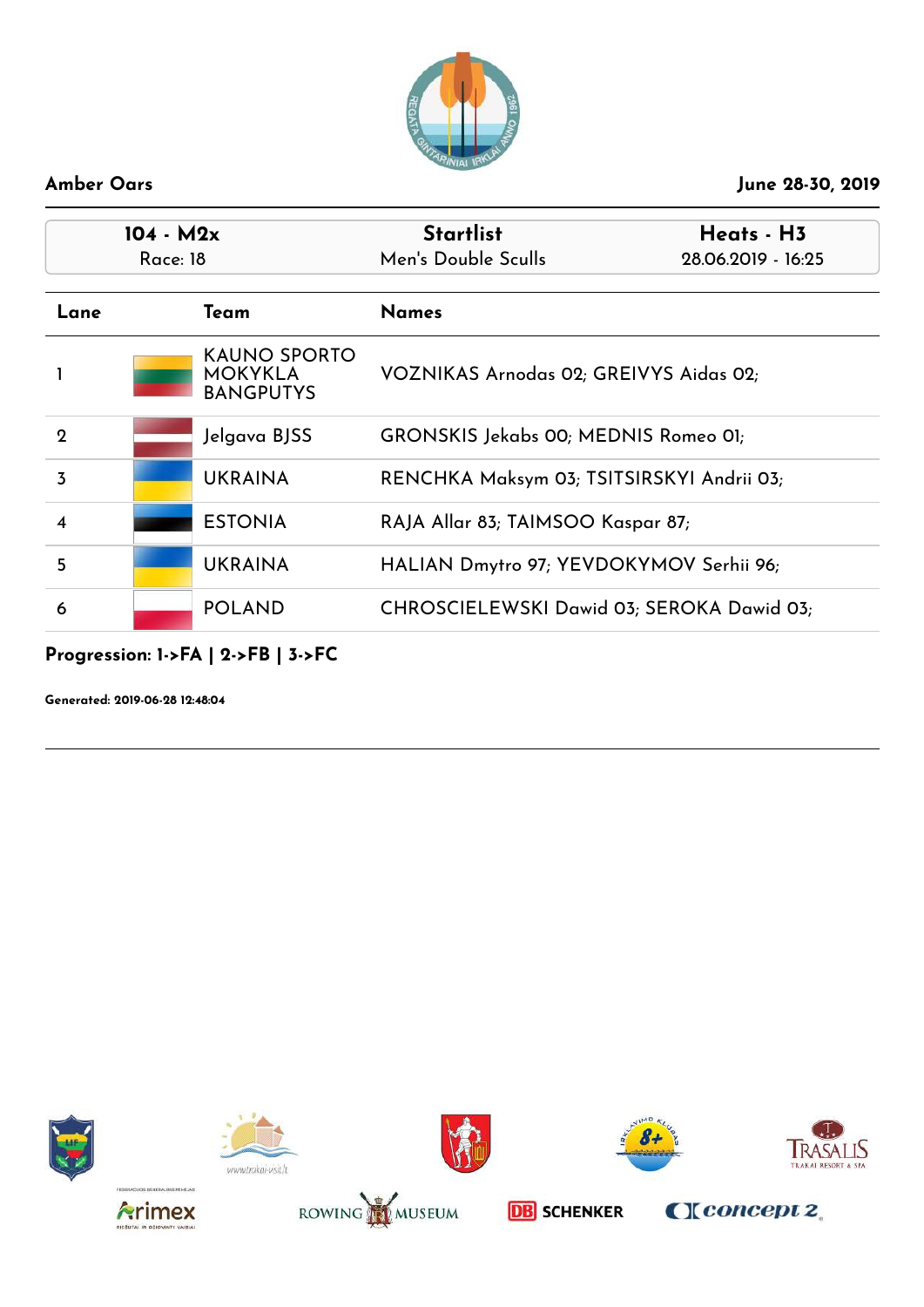

|      | $104 - M2x$ |                                             | <b>Startlist</b>                                      | Heats - H4         |
|------|-------------|---------------------------------------------|-------------------------------------------------------|--------------------|
|      | Race: 19    |                                             | Men's Double Sculls                                   | 28.06.2019 - 16:30 |
| Lane |             | Team                                        | <b>Names</b>                                          |                    |
|      |             | Rowing and<br><b>Canoeing Club</b><br>Tartu | LEHEMETS Hannes 02; MUDA Rein 01;                     |                    |
| 2    |             | <b>LATVIA</b>                               | MUIZNIEKS Reinis 01; RUBINS Roberts 02;               |                    |
| 3    |             | MSG/SASS                                    | LIPKO Hugo 01; PURGAILIS Rihards 01;                  |                    |
| 4    |             | MSG Jurmala                                 | BOMBANS Ivo 02; KASS Rainers 01;                      |                    |
| 5    |             | <b>LITHUANIA</b>                            | JANCIONIS Dominykas 93; GALISANSKIS Zygimantas<br>92: |                    |

# **Progression: 1->FA | 2->FB | 3->FC**

**Generated: 2019-06-28 12:48:04**















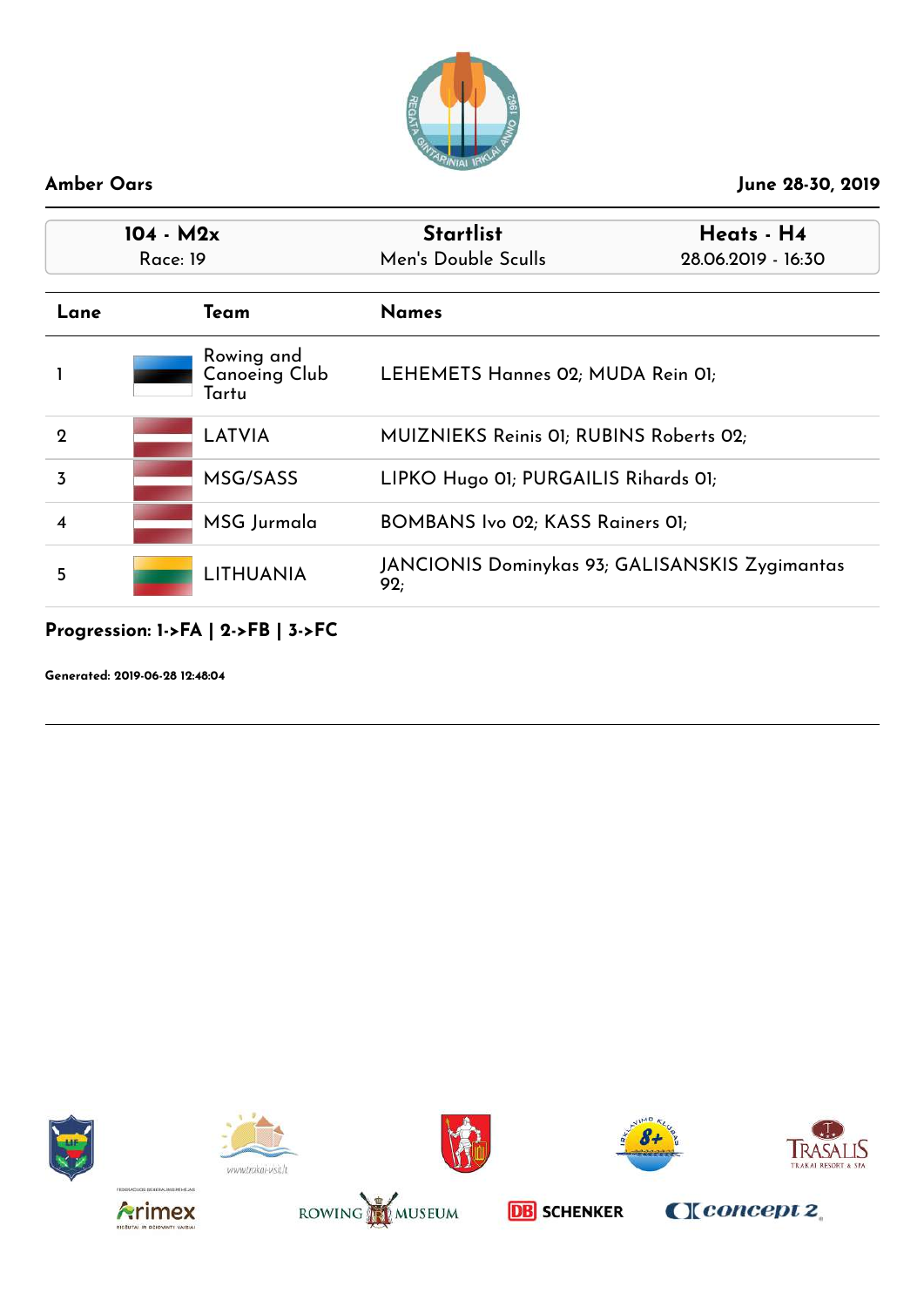

| $104 - M2x$<br>Race: 20 |                  | <b>Startlist</b><br>Men's Double Sculls     | Heats - H5<br>28.06.2019 - 16:35                     |
|-------------------------|------------------|---------------------------------------------|------------------------------------------------------|
| Lane                    | Team             | <b>Names</b>                                |                                                      |
|                         | <b>LITHUANIA</b> |                                             | MASCINSKAS Rolandas 92; ADOMAVICIUS Aurimas 93;      |
| 2                       | <b>ESTONIA</b>   | ENDREKSON Tonu 79; ANDERSON Sten-Erik 91;   |                                                      |
| 3                       | LATVIA           |                                             | VERPAKOVSKIS Tits Ralfs 97; RUGELIS Oskars Ansis 99; |
|                         | <b>LITHUANIA</b> | MASANAUSKAS Titas 01; JAKUBAUSKAS Rokas 02; |                                                      |
| 5                       | <b>ESTONIA</b>   | KUSLAP Kaur 90; UDAM Juri-Mikk 94;          |                                                      |

**Progression: 1->FA | 2->FB | 3->FC**

**Generated: 2019-06-28 12:48:04**















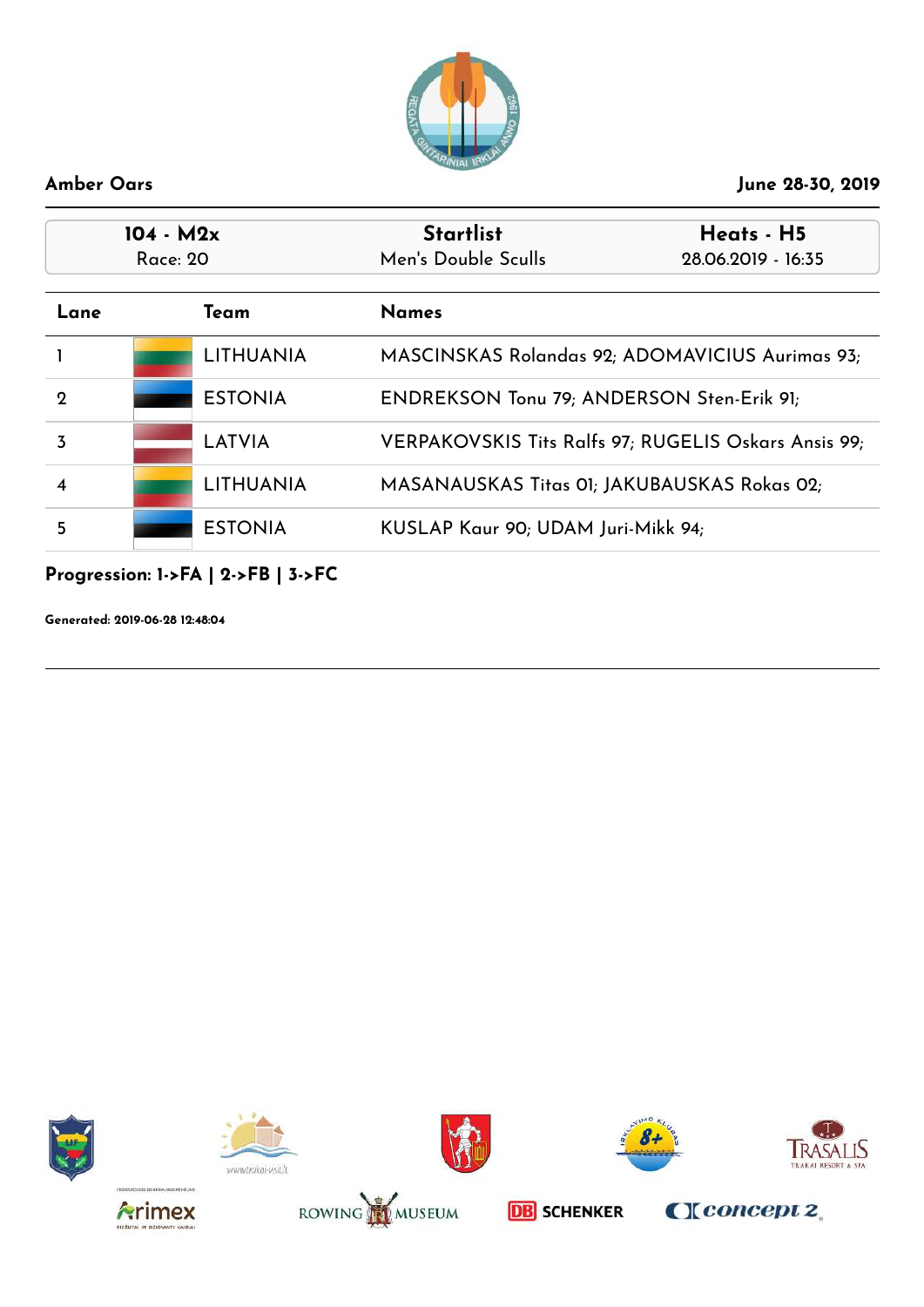

| 104 - M2x<br>Race: 21 |  |                    | <b>Startlist</b><br>Men's Double Sculls   | Heats - H6<br>28.06.2019 - 16:40 |
|-----------------------|--|--------------------|-------------------------------------------|----------------------------------|
| Lane                  |  | Team               | <b>Names</b>                              |                                  |
|                       |  | <b>POLAND</b>      | SINOCHA Adam 99; PIEKARSKI Szymon 99;     |                                  |
| 2                     |  | MSG/SASS           | ZOMMERS Haralds 04; LUBGANS Ansis 03;     |                                  |
| 3                     |  | <b>VILJANDI RC</b> | MUISTE Leo 02; JALAKAS Mark-Theodor 01;   |                                  |
| 4                     |  | Jelgava BJSS       | LAHS Davids 03; KARLKIS Kristaps 03;      |                                  |
| 5                     |  | <b>SIAULIAI</b>    | JUKNA EIMANTAS 02; DAUNORAS Dzeraldas 03; |                                  |

**Progression: 1->FA | 2->FB | 3->FC**

**Generated: 2019-06-28 12:48:04**















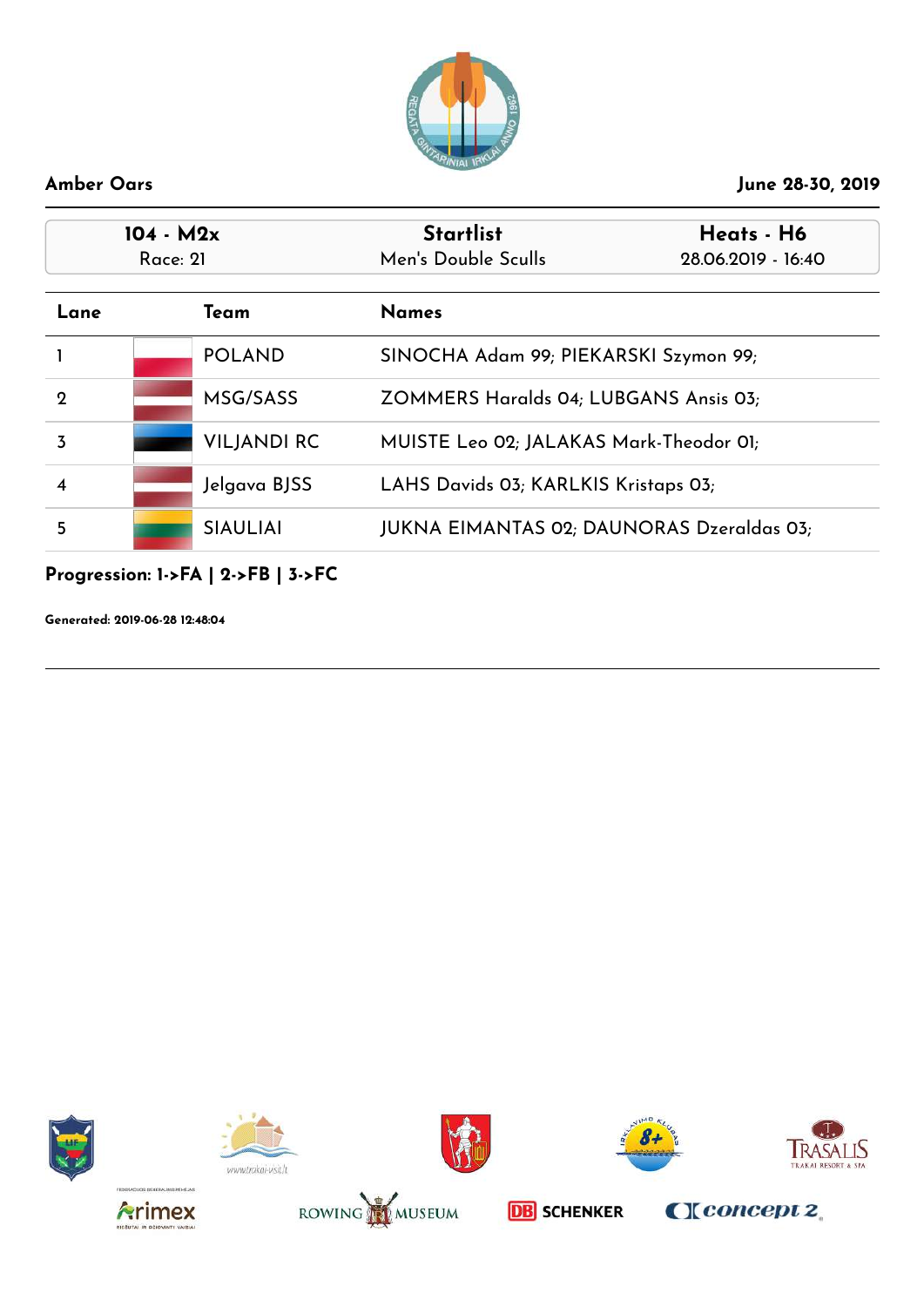

| $105 - LW1x$<br><b>Race: 22</b> |                                      | <b>Startlist</b><br>Lightweight women's single sculls | Heats - HI<br>28.06.2019 - 16:45 |
|---------------------------------|--------------------------------------|-------------------------------------------------------|----------------------------------|
| Lane                            | Team                                 | <b>Names</b>                                          |                                  |
| $\mathbf 2$                     | <b>SIAULIAI</b>                      | NAZARENKAITE Nomeda 02;                               |                                  |
| $\overline{3}$                  | <b>POLAND</b>                        | <b>DREIER Zuzanna 95;</b>                             |                                  |
| 4                               | Republic of<br>嫐<br>Moldova          | NARIVONCIC Iulia 99;                                  |                                  |
| 5                               | MSG/SASS                             | <b>KRONE Austra 06;</b>                               |                                  |
|                                 | Progression: $1.3$ ->FA   $4.6$ ->FB |                                                       |                                  |

**Generated: 2019-06-28 12:48:04**















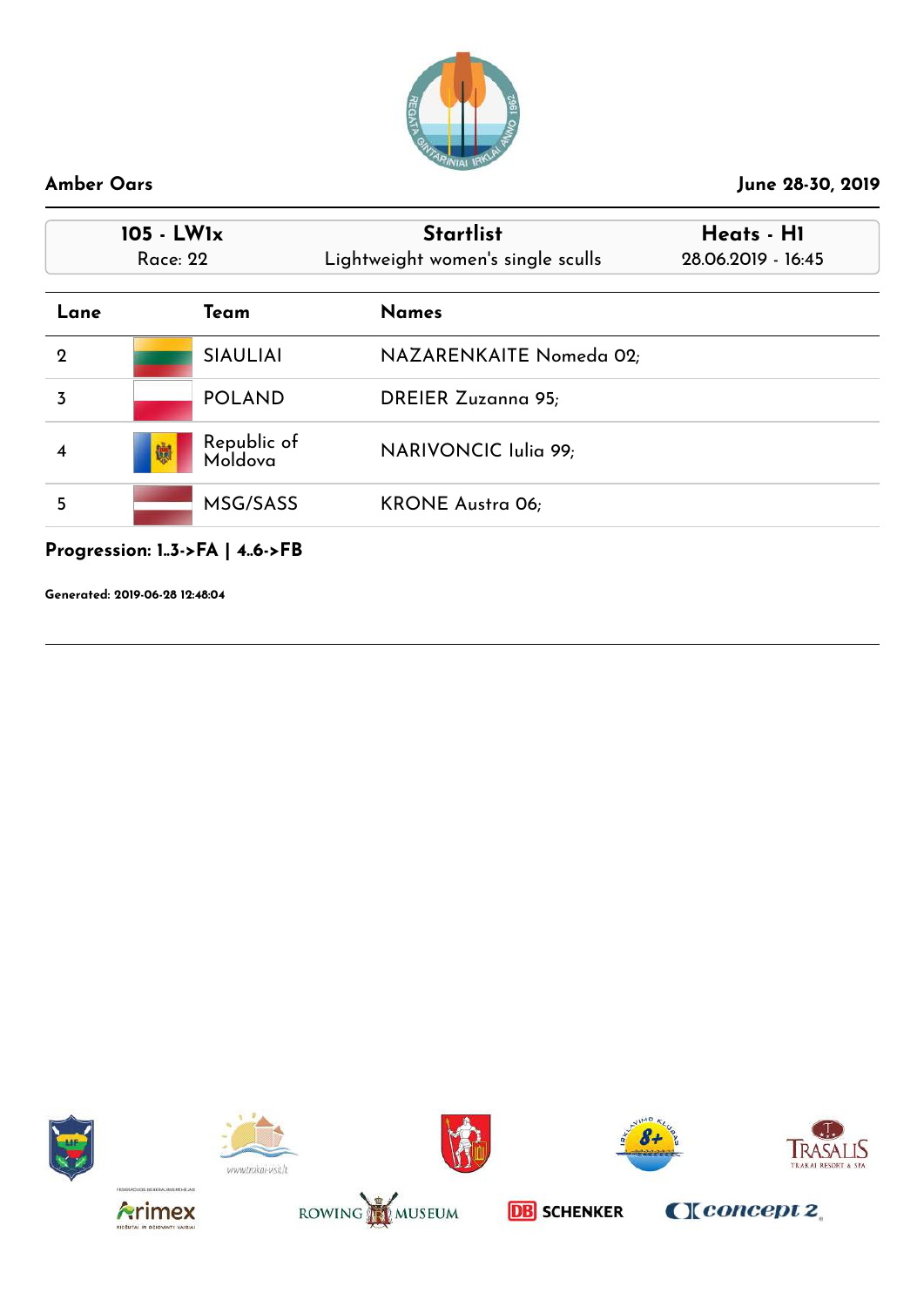

| $105 - LW1x$<br>Race: 23 |                                                           | <b>Startlist</b><br>Lightweight women's single sculls | Heats - H2<br>28.06.2019 - 16:50 |
|--------------------------|-----------------------------------------------------------|-------------------------------------------------------|----------------------------------|
| Lane                     | Team                                                      | <b>Names</b>                                          |                                  |
| $\mathbf{2}$             | <b>POLAND</b>                                             | KRYSTOCHOWICZ Adrianna 02;                            |                                  |
| 3                        | <b>KAUNO SPORTO</b><br><b>MOKYKLA</b><br><b>BANGPUTYS</b> | MAIZVILAITE Egle 00;                                  |                                  |
| 4                        | <b>TRAKAI</b>                                             | KIRSYTE Austeja OI;                                   |                                  |
| 5                        | Rowing Club<br>Tallinn                                    | ALNEK Karmen 89;                                      |                                  |

# **Progression: 1..3->FA | 4..6->FB**

**Generated: 2019-06-28 12:48:04**















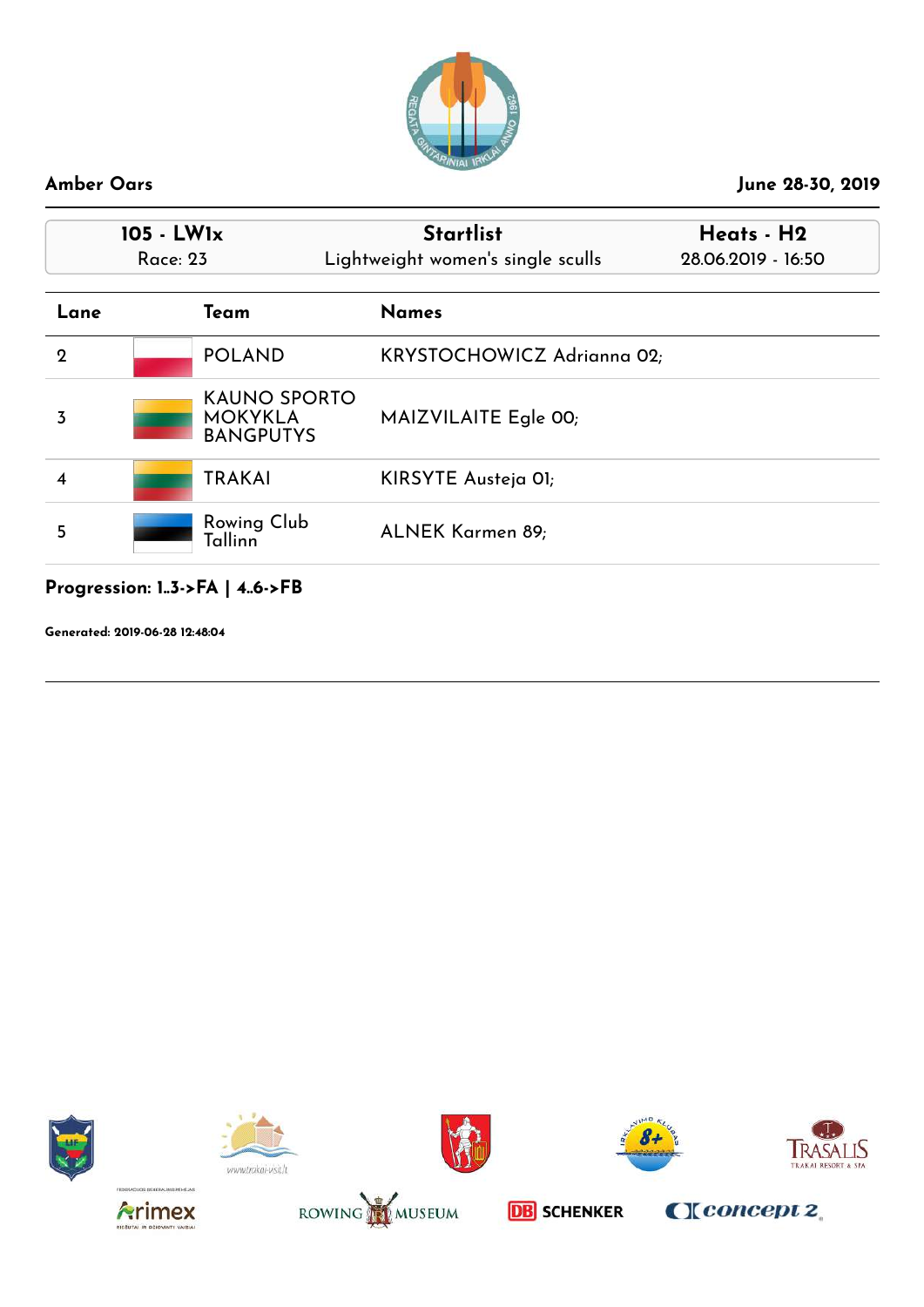

| 106 - W2-<br><b>Race: 24</b> |  |                                             | <b>Startlist</b><br>Women's Pair            | Race for lanes - L1<br>28.06.2019 - 16:55       |
|------------------------------|--|---------------------------------------------|---------------------------------------------|-------------------------------------------------|
| Lane                         |  | Team                                        | <b>Names</b>                                |                                                 |
|                              |  | Rowing and<br><b>Canoeing Club</b><br>Tartu | TOHU Kristel 95; REINKORT Marliis 95;       |                                                 |
| $\mathbf 2$                  |  | <b>LITHUANIA</b>                            |                                             | MORKUNAITE Raminta 01; KAZLAUSKAITE Martyna 01; |
| 3                            |  | <b>UKRAINA</b>                              | KRYCHENKOVA Valeriia 97; HOLYK Ruslana 98;  |                                                 |
|                              |  | <b>LITHUANIA</b>                            | SENKUTE Viktorija 95; KRALIKAITE Kamile 01; |                                                 |
| 5                            |  | Rowing and<br><b>Canoeing Club</b><br>Tartu | KURE Helen 01; NOMMIK Annika 00;            |                                                 |

### **Progression:**

**Generated: 2019-06-28 12:48:04**















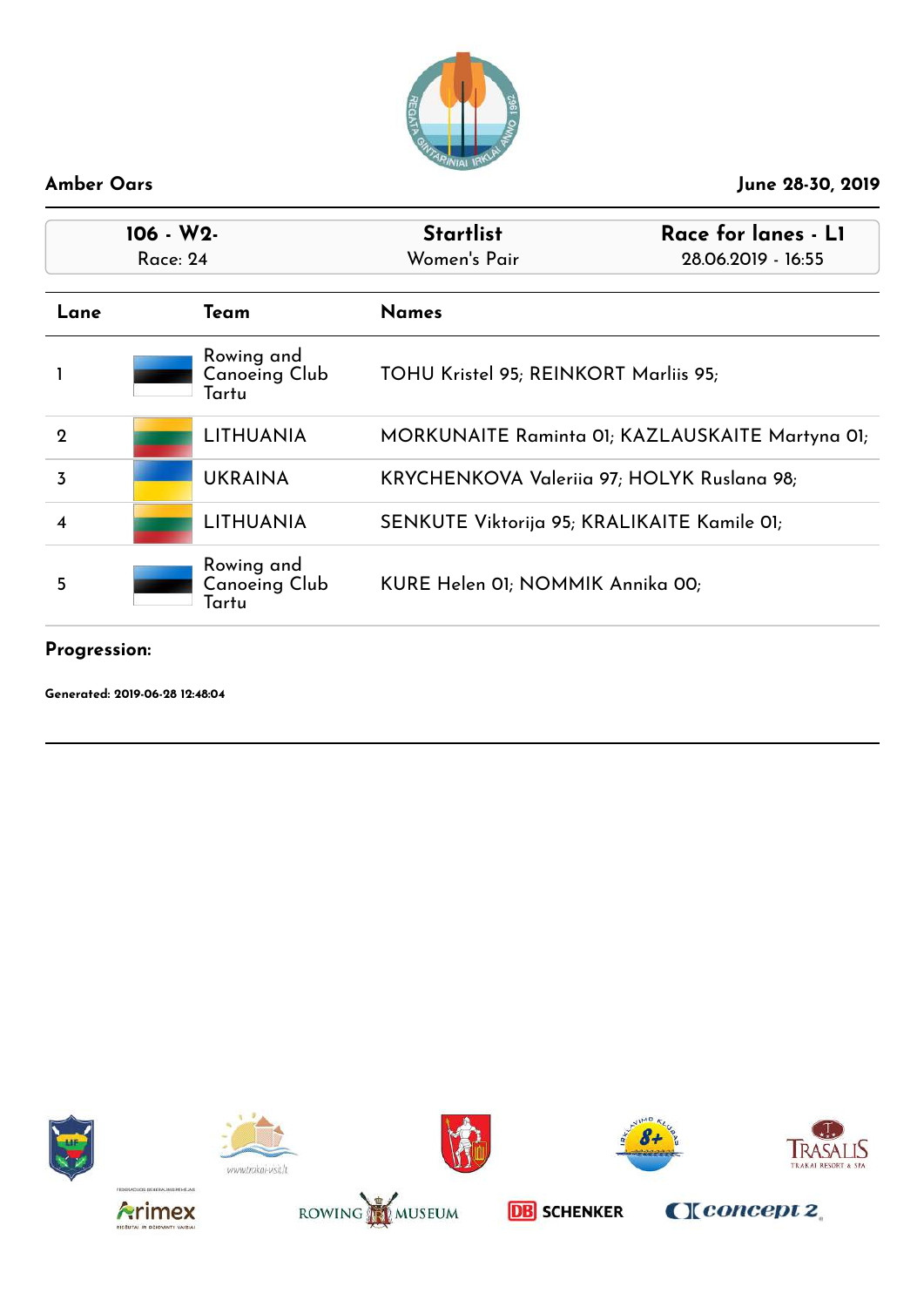

| 107 - LM1x<br><b>Race: 25</b> |                                                           | <b>Startlist</b><br>Lightweight Men's Single Sculls | Heats - H1<br>28.06.2019 - 17:00 |
|-------------------------------|-----------------------------------------------------------|-----------------------------------------------------|----------------------------------|
| Lane                          | Team                                                      | <b>Names</b>                                        |                                  |
|                               | <b>NARVA</b><br><b>ENERGIA</b>                            | NETSAJEV Mihhail 02;                                |                                  |
| $\mathbf 2$                   | Vilniaus miesto<br>sporto centras                         | BINKIS Irvydas 02;                                  |                                  |
| 3                             | <b>KAUNO SPORTO</b><br><b>MOKYKLA</b><br><b>BANGPUTYS</b> | KELMELIS Arnedas 02;                                |                                  |
| 4                             | <b>RUSSIA</b>                                             | KHILYUK Maxim 99;                                   |                                  |
| 5                             | <b>KAUNO SPORTO</b><br><b>MOKYKLA</b><br><b>BANGPUTYS</b> | <b>STARKEVICIUS Lukas 00;</b>                       |                                  |

### **Progression: 1..2->FA | 3..4->FB**

**Generated: 2019-06-28 12:48:04**















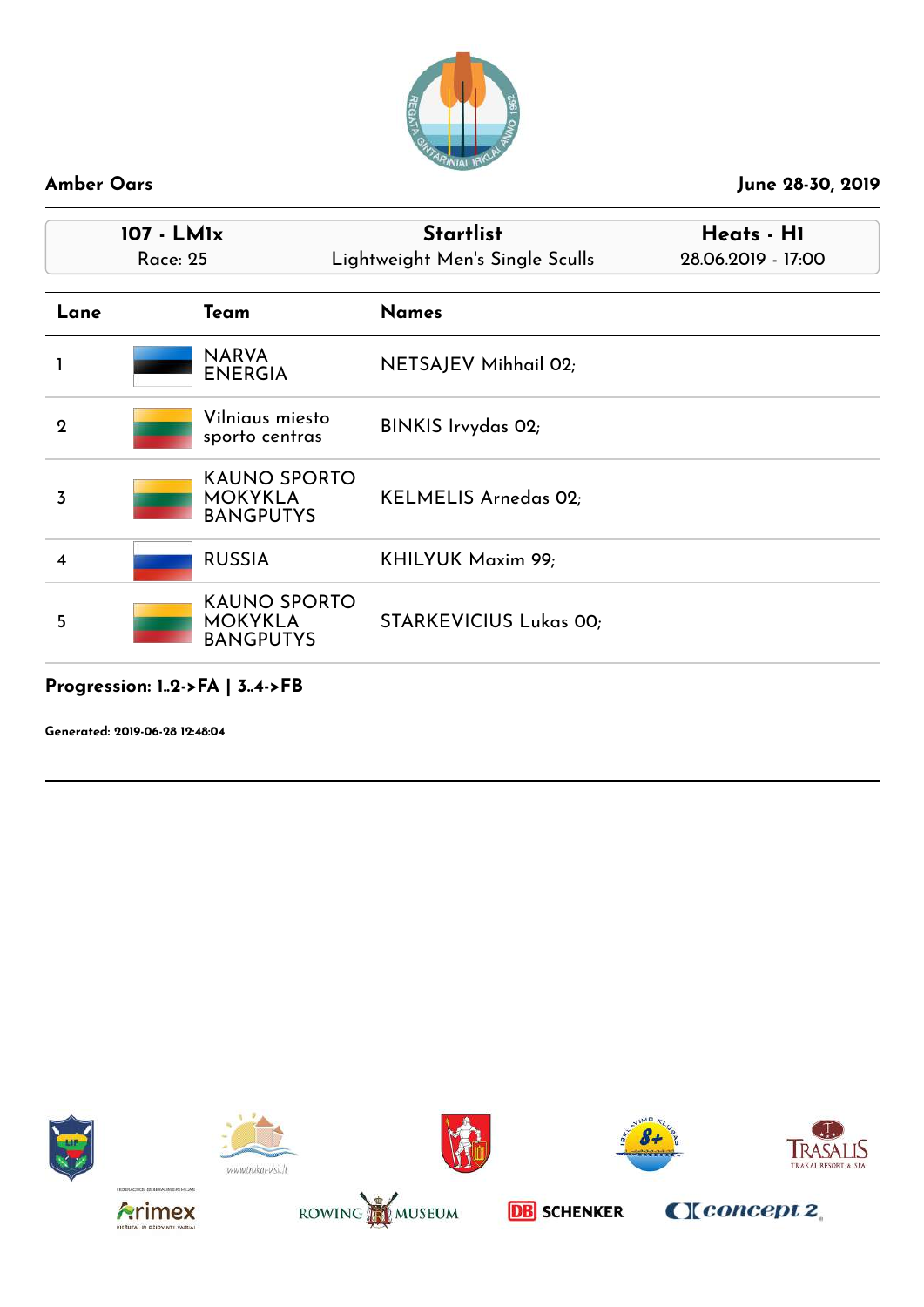

|             | 107 - LM1x<br><b>Race: 26</b>                             | <b>Startlist</b><br>Lightweight Men's Single Sculls | Heats - H2<br>28.06.2019 - 17:05 |
|-------------|-----------------------------------------------------------|-----------------------------------------------------|----------------------------------|
| Lane        | Team                                                      | <b>Names</b>                                        |                                  |
|             | <b>RUSSIA</b>                                             | <b>BUCHNEV Alexander 99;</b>                        |                                  |
| $\mathbf 2$ | <b>Rowing Club</b><br>Tallinn                             | LIPINTSOV Aleksei 82;                               |                                  |
| 3           | <b>VILJANDI RC</b>                                        | RANDMAE Kermo 96;                                   |                                  |
| 4           | Rowing Club<br>Tallinn                                    | HOLOSTOHH Artjom 03;                                |                                  |
| 5           | <b>KAUNO SPORTO</b><br><b>MOKYKLA</b><br><b>BANGPUTYS</b> | <b>CEPYS Aivaras 03;</b>                            |                                  |

# **Progression: 1..2->FA | 3..4->FB**

**Generated: 2019-06-28 12:48:04**















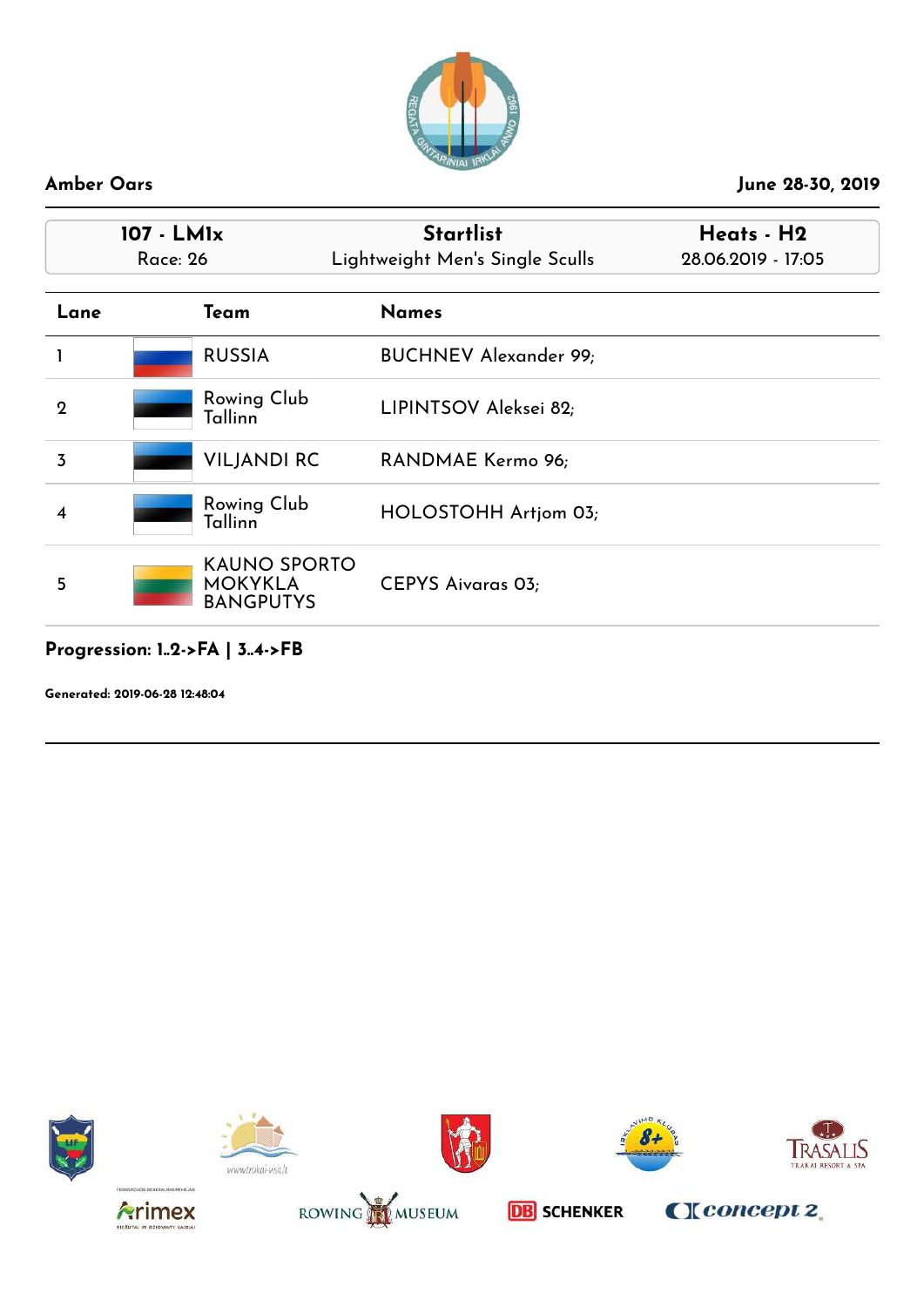

| 107 - LM1x<br>Race: 27 |                                | <b>Startlist</b><br>Lightweight Men's Single Sculls | Heats - H3<br>28.06.2019 - 17:10 |  |
|------------------------|--------------------------------|-----------------------------------------------------|----------------------------------|--|
| Lane                   | Team                           | <b>Names</b>                                        |                                  |  |
|                        | <b>GEORGIA</b>                 | <b>KANTELADZE Giorgi;</b>                           |                                  |  |
| $\mathbf 2$            | <b>NARVA</b><br><b>ENERGIA</b> | <b>GORLOV Nikita 00;</b>                            |                                  |  |
| 3                      | MSG/SASS                       | SOKOLOVS Girts 98;                                  |                                  |  |
| 4                      | <b>SIAULIAI</b>                | <b>BALIUTAVICIUS Tadas 04;</b>                      |                                  |  |
| 5                      | Parnu SK                       | TAMMJARV Raiko Taave 02;                            |                                  |  |

# **Progression: 1..2->FA | 3..4->FB**

**Generated: 2019-06-28 12:48:04**















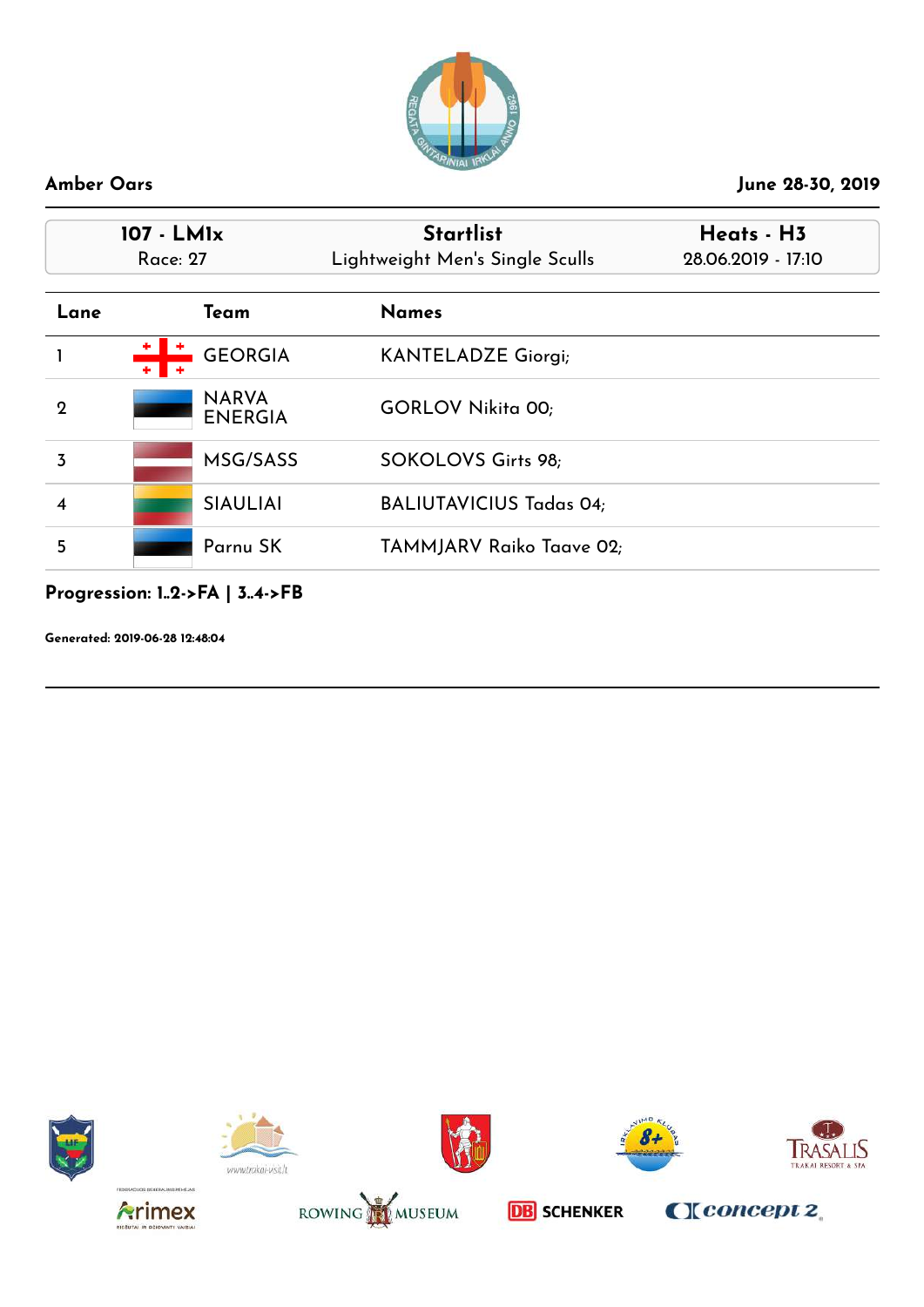

| $108 - W2x$<br><b>Race: 28</b> |                                                           | <b>Startlist</b><br>Women's Double Sculls      | Heats - H1<br>28.06.2019 - 17:15               |
|--------------------------------|-----------------------------------------------------------|------------------------------------------------|------------------------------------------------|
| Lane                           | Team                                                      | <b>Names</b>                                   |                                                |
|                                | <b>LITHUANIA</b>                                          | JUZENAITE Ugne 02; RIMKUTE Dovile 01;          |                                                |
| $\mathbf 2$                    | <b>KAUNO SPORTO</b><br><b>MOKYKLA</b><br><b>BANGPUTYS</b> | GINEVICIUTE Agne 98; NEMERAVICIUTE Laurita 00; |                                                |
| 3                              | <b>POLAND</b>                                             |                                                | CHRZANOWSKA Paulina 00; STRYBEL Malgorzata 00; |
| $\overline{\bf{4}}$            | MSG Jurmala                                               | BAJARE Gabriela 03; LACE Marenda Patricija 02; |                                                |
| 5                              | <b>PARNU ROWING</b><br><b>CCENTRE</b><br><b>KALEV</b>     | VILBASTE Kadri 01; NOMMSALU Jane-Riin 03;      |                                                |
| 6                              | <b>RUSSIA</b>                                             | KLYMENOK Arina 04; LOPATINA Anna 04;           |                                                |
| 7                              | <b>KAUNO SPORTO</b><br><b>MOKYKLA</b><br><b>BANGPUTYS</b> | SAKICKAITE Ugne 05; ZIUKAITE Patricija 05;     |                                                |

### **Progression: 1..3->FA | 4..6->FB**

**Generated: 2019-06-28 12:48:04**















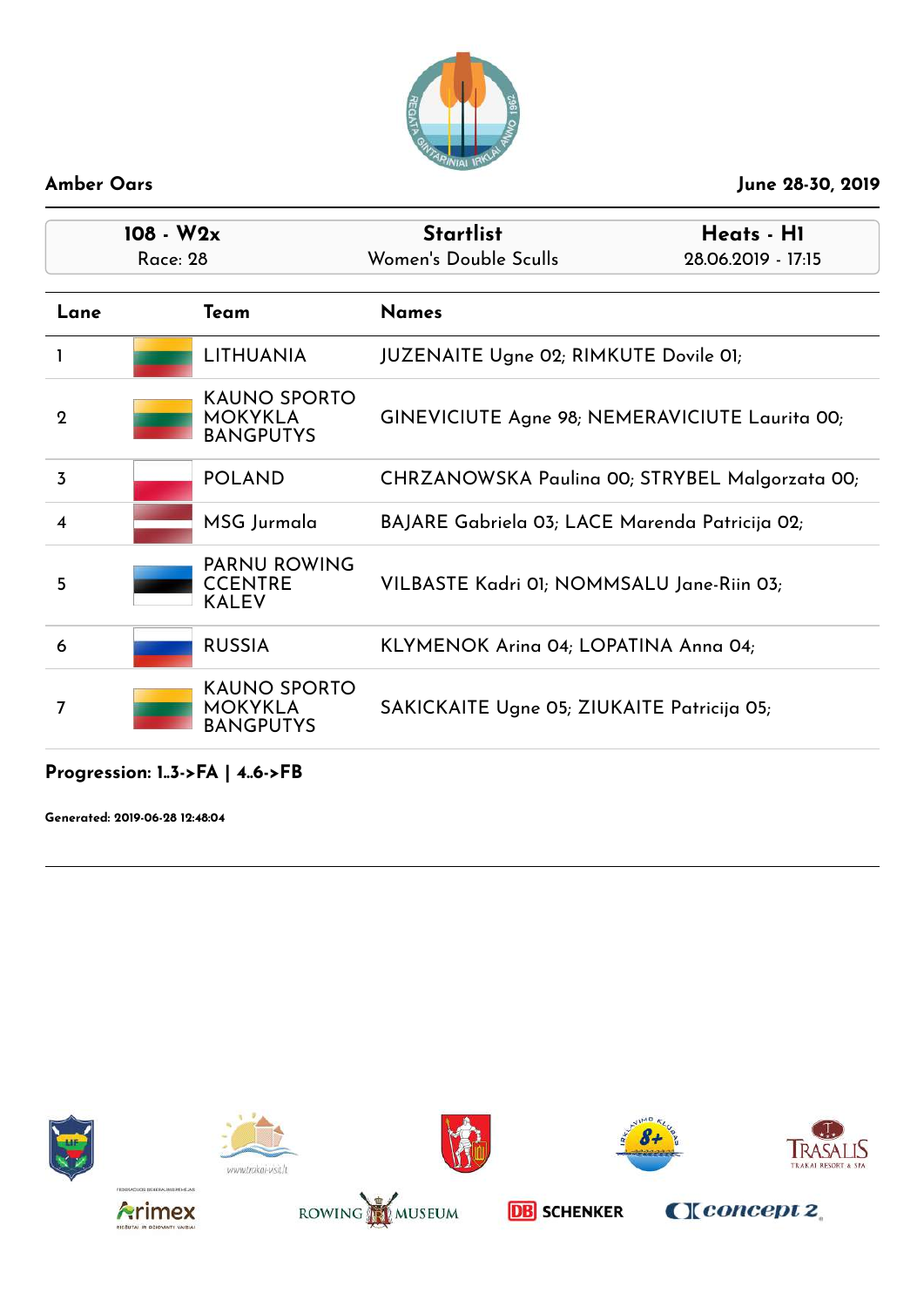

| $108 - W2x$<br>Race: 29 |  |                | <b>Startlist</b><br>Women's Double Sculls    | Heats - H2<br>28.06.2019 - 17:20 |
|-------------------------|--|----------------|----------------------------------------------|----------------------------------|
| Lane                    |  | Team           | <b>Names</b>                                 |                                  |
| $\overline{2}$          |  | Parnu SK       | ALTTOA Grete 00; JAANSON Greta 00;           |                                  |
| $\overline{3}$          |  | Parnu SK       | LELLE Grit 03; JARVOJA Kelli 02;             |                                  |
|                         |  | <b>LATVIA</b>  | SVIRSKA Olga 86; BOLE Evita 90;              |                                  |
| 5                       |  | Parnu SK       | ARON Annabel 01; KOLLO Rachel 01;            |                                  |
| 6                       |  | <b>UKRAINA</b> | CHERVATIUK Daria 03; MATSENKO Anastasiia 03; |                                  |
| 7                       |  | Parnu SK       | MAESAAR Karolyn 99; MITT Liisu 97;           |                                  |

### **Progression: 1..3->FA | 4..6->FB**

**Generated: 2019-06-28 12:48:04**















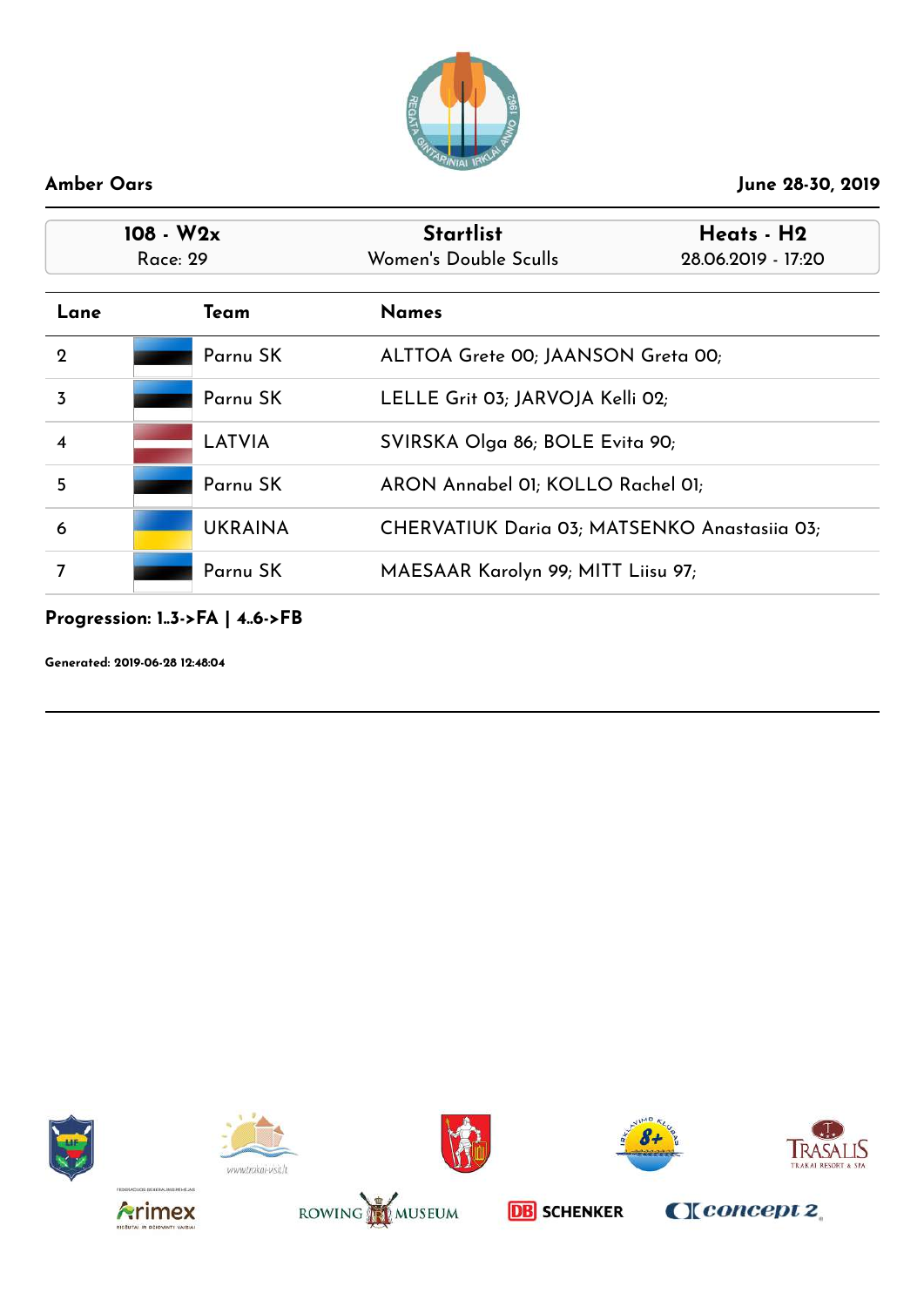

| $109 - M4$<br>Race: 30 |                                                        | <b>Startlist</b><br>Men's Four                                                                 | Race for lanes - L1<br>28.06.2019 - 17:25 |
|------------------------|--------------------------------------------------------|------------------------------------------------------------------------------------------------|-------------------------------------------|
| Lane                   | Team                                                   | <b>Names</b>                                                                                   |                                           |
| 2                      | <b>KRSM-IK</b><br>Favoritas                            | <b>STANKUNAS Dovydas; STANKUNAS Povilas;</b><br><b>KUSKEVICIUS Justas; STANKUNAS Domantas;</b> |                                           |
| 3                      | <b>UKRAINA</b>                                         | PONOCHOVNYI Andriy 00; TARASENKO Evheniy 00;<br>STIOPKIN Vladyslav 01; KONDRATIUK Yaroslav 01; |                                           |
| $\boldsymbol{4}$       | <b>KLAIPEDOS</b><br><b>IRKLAVIMO</b><br><b>CENTRAS</b> | VOLKOVAS Benas 01; VENCKUS Valdas 00;<br>VAITKUNAS Tautvydas 95; BALSYS Dovydas 91;            |                                           |
| 5                      | <b>UKRAINA</b>                                         | SEMENOV Maksym 02; KURBATOV Serhii 02;<br>SVYRYDENKO Oleksandr 01; BELIAEV Yanal 01;           |                                           |

### **Progression:**

**Generated: 2019-06-28 12:48:04**















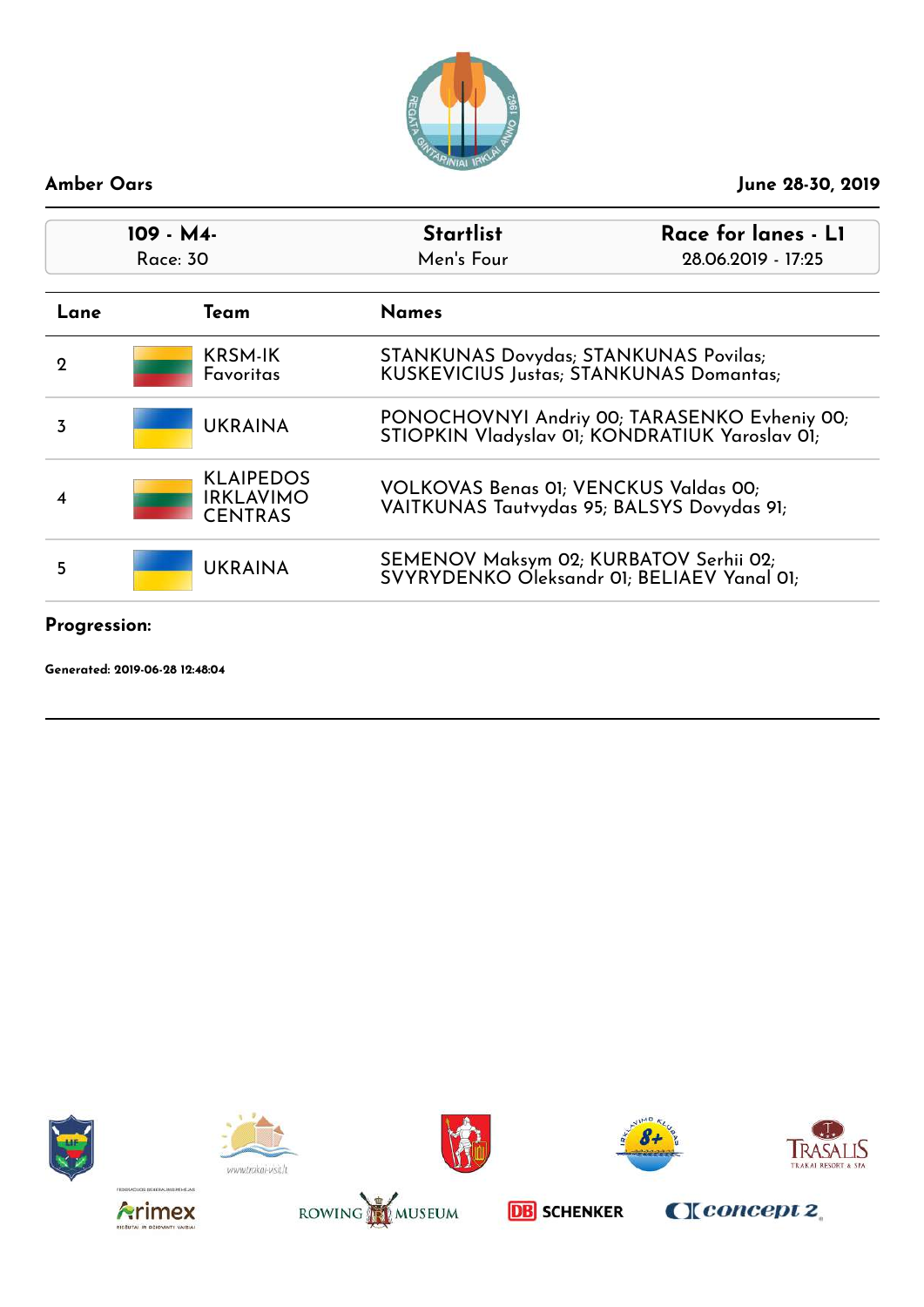

| $110 - W_4x$<br>Race: 31 |                                                    | <b>Startlist</b><br>Women's Quadruple Sculls                                        | Race for lanes - L1<br>28.06.2019 - 17:30         |
|--------------------------|----------------------------------------------------|-------------------------------------------------------------------------------------|---------------------------------------------------|
| Lane                     | Team                                               | <b>Names</b>                                                                        |                                                   |
|                          | <b>POLAND</b>                                      | 00; KANCZURSKA Oliwia 00;                                                           | WASELA Paulina; KANIA Oliwia 00; WELNINSKA Anna   |
| 2                        | LATVIA                                             | BERLIZOVA Nansija 01; KALNINA Veronika 03;<br>STRAZDINA Sanija 01; VELICKO Ance 03; |                                                   |
| 3                        | Vilniaus miesto<br>sporto centras                  | KOMARAITE Julija 00; UTKUTE Ugne 01; KIRSYTE<br>Migle 01; VILENISKYTE Simona 00;    |                                                   |
| 4                        | KAUNO SPORTO<br><b>MOKYKLA</b><br><b>BANGPUTYS</b> | DRULYTE Rusne 04; MALIJAUSKAITE Raminta 03;                                         | VAIDELYTE Laurita 03; DAMBRAUSKAITE Mija 03;      |
| 5                        | Jelgava BJSS                                       | Monta Anna 03; BUMBIERE Kristine 03;                                                | KOKTA Sanija 03; MEIERE Ieva Kellija 03; RUDMIEZE |
|                          |                                                    |                                                                                     |                                                   |

**Progression:**

**Generated: 2019-06-28 12:48:04**















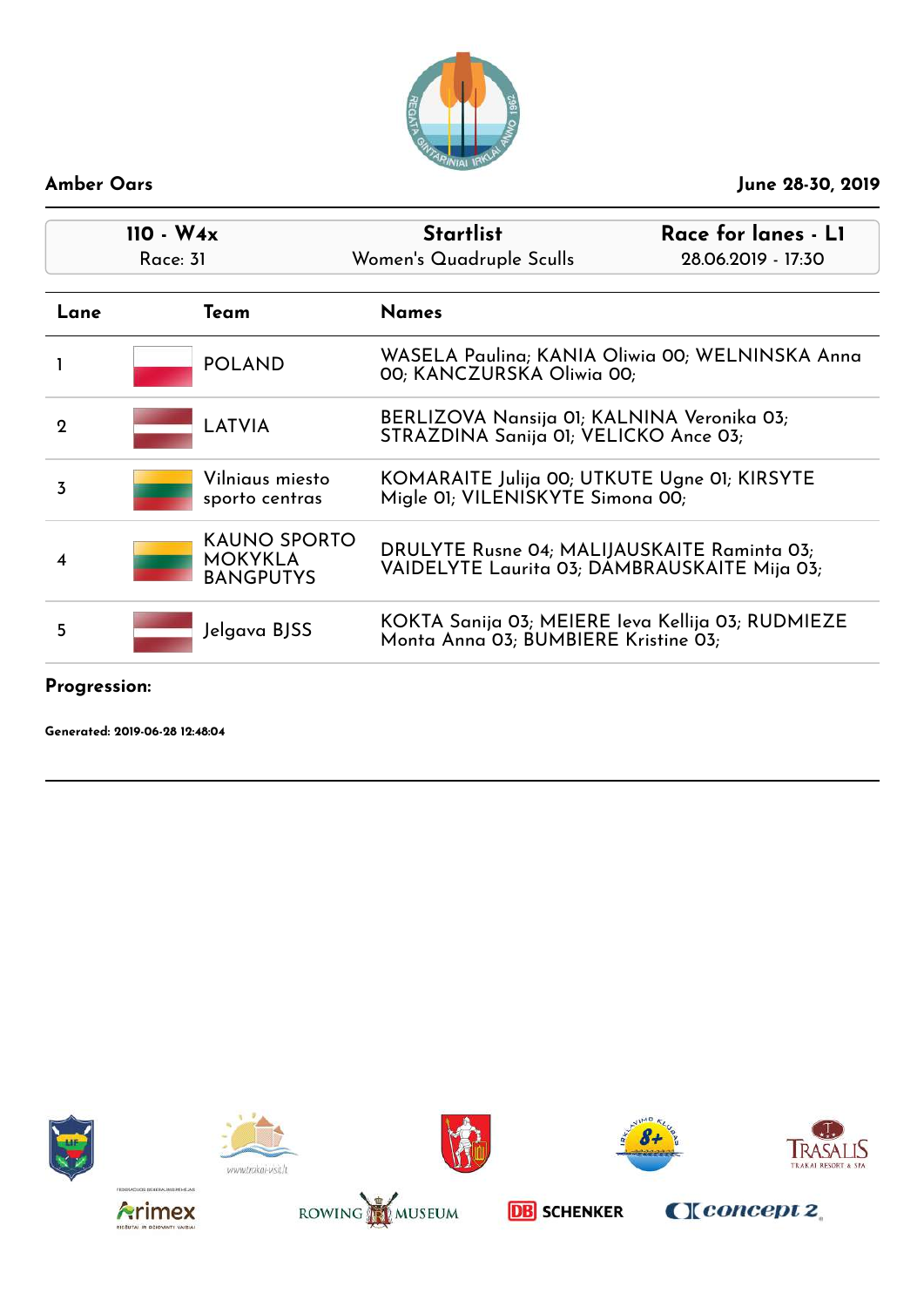

| $III - W8+$<br><b>Race: 32</b> |  |                                                         | <b>Startlist</b><br>Women's Eight                                                                                                                                                                                                   | Race for lanes - L1<br>28.06.2019 - 17:35                                                                                                |
|--------------------------------|--|---------------------------------------------------------|-------------------------------------------------------------------------------------------------------------------------------------------------------------------------------------------------------------------------------------|------------------------------------------------------------------------------------------------------------------------------------------|
| Lane                           |  | Team                                                    | <b>Names</b>                                                                                                                                                                                                                        |                                                                                                                                          |
| $\mathbf{2}$                   |  | <b>KLAIPEDOS</b><br><b>IRKLAVIMO</b><br><b>CENTRAS</b>  | MONKEVICIUTE Gabija 03; VENCKUTE Zivile 03;<br><b>JONAUSKAITE Dainida 04; AUGUSTINAITE Beatrice</b><br>04; KLUMBYTE Auguste 03; TAURAGAUSKAITE Melita<br>02; STANKUTE Jurinda 01; SIMKUTE Karolina 02;<br><b>KATKUS Aironas 04:</b> |                                                                                                                                          |
| $\overline{3}$                 |  | <b>UKRAINA</b>                                          | KRYCHENKOVA Valeriia 97; HOLYK Ruslana 98;<br>MALYSHKO Inna 98; BUCHEK Alina 00; DOVHUI<br>Anastasiia 03; CHERVATIUK Daria 03;<br>PROKOPCHENKO Anastasiya 03;                                                                       | Liubov 01; STEFASHYNA Kateryna 02; MATSENKO                                                                                              |
| 4                              |  | <b>LITHUANIA</b>                                        | SARKAUSKAITE Gabija 02; KERSYTE Austeja 01;<br>MEDELINSKAITE leva 99; BARKUTE Ingrida 00;<br>KRALIKAITE Kamile 01; SENKUTE Viktorija 95;<br>KOZLOVSKIJ Daniel 04;                                                                   | <b>OVERLINGAITE Laura 00; PUTNAITE Vilmante 02;</b>                                                                                      |
| 5                              |  | <b>INTERNATIONAL</b><br>(Lithuania, Latvia,<br>Estonia) | <b>GRAZIENE Nijole 60; STACKUTE Satiene Vida;</b><br>65; MURNIKOVIENE Birute;                                                                                                                                                       | RIMKIENE Vita; LAPINA Laila 59; SAVICKYTE Nijole 71;<br>LINE Renate 66; KAUFMANE Lolita 59; ANTONE Vita                                  |
| 6                              |  | LATVIA                                                  | 00; BULASA DIANA 01; IVANOVA LUDMILA 85;                                                                                                                                                                                            | MUZICA KRISTINE 74; LUPIKA VINETA 74; OLINA<br>IEVA 79; ANSONE INESE 71; BELOUSA JELIZAVETA<br>FRANCKEVICA EVITA 02; ZAKAS ROMUALDAS 66; |
|                                |  |                                                         |                                                                                                                                                                                                                                     |                                                                                                                                          |

### **Progression:**

**Generated: 2019-06-28 12:48:04**

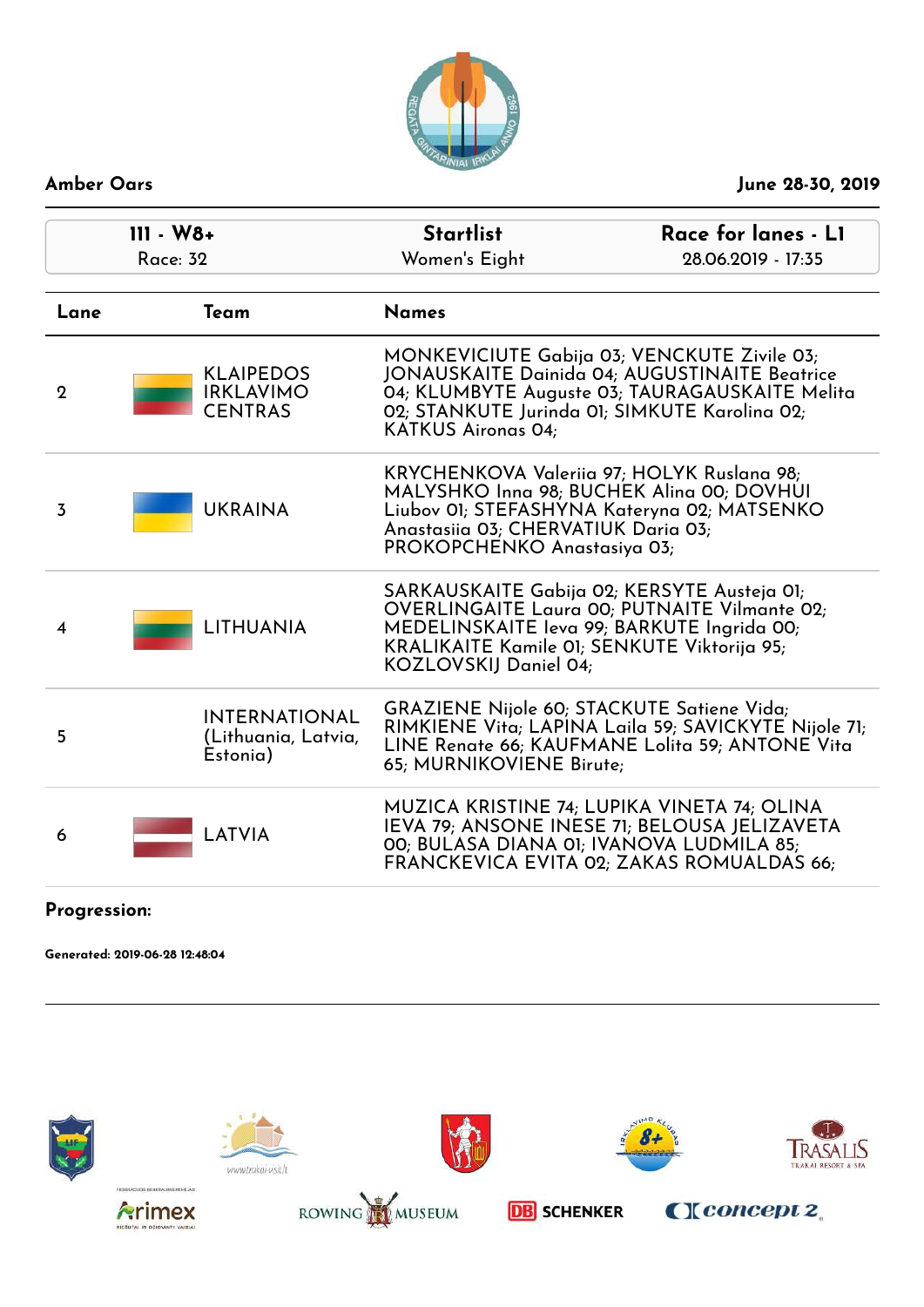

| $112 - LM2x$<br><b>Race: 33</b> |                                                           | <b>Startlist</b><br>Race for lanes - L1<br>Lightweight Men's Double Sculls<br>28.06.2019 - 17:40 |  |
|---------------------------------|-----------------------------------------------------------|--------------------------------------------------------------------------------------------------|--|
| Lane                            | Team                                                      | <b>Names</b>                                                                                     |  |
|                                 | Azerbaijan<br>$\epsilon$                                  | MAMMADZADA Ziya 00; NAKONECHNIY Vladislav<br>OO;                                                 |  |
| $\mathbf{2}$                    | <b>POLAND</b>                                             | WACHOWICZ Dawid 96; PACZKOWSKI Darek 95;                                                         |  |
| 3                               | <b>KAUNO SPORTO</b><br><b>MOKYKLA</b><br><b>BANGPUTYS</b> | JAGMINAS Benas 04; DAUGELA Elijus 05;                                                            |  |
| 4                               | Rowing and<br>Canoeing Club<br>Tartu                      | RUUSALEPP Karl-August 97; LOOT Elar 99;                                                          |  |
| 5                               | <b>KAUNO SPORTO</b><br><b>MOKYKLA</b><br><b>BANGPUTYS</b> | CERNIUS Algirdas 01; CERNIUS Eigirdas 01;                                                        |  |
| 6                               | Parnu SK                                                  | KALJUSTE Martin 02; KOPPEL Ander 98;                                                             |  |

**Progression:**

**Generated: 2019-06-28 12:48:04**















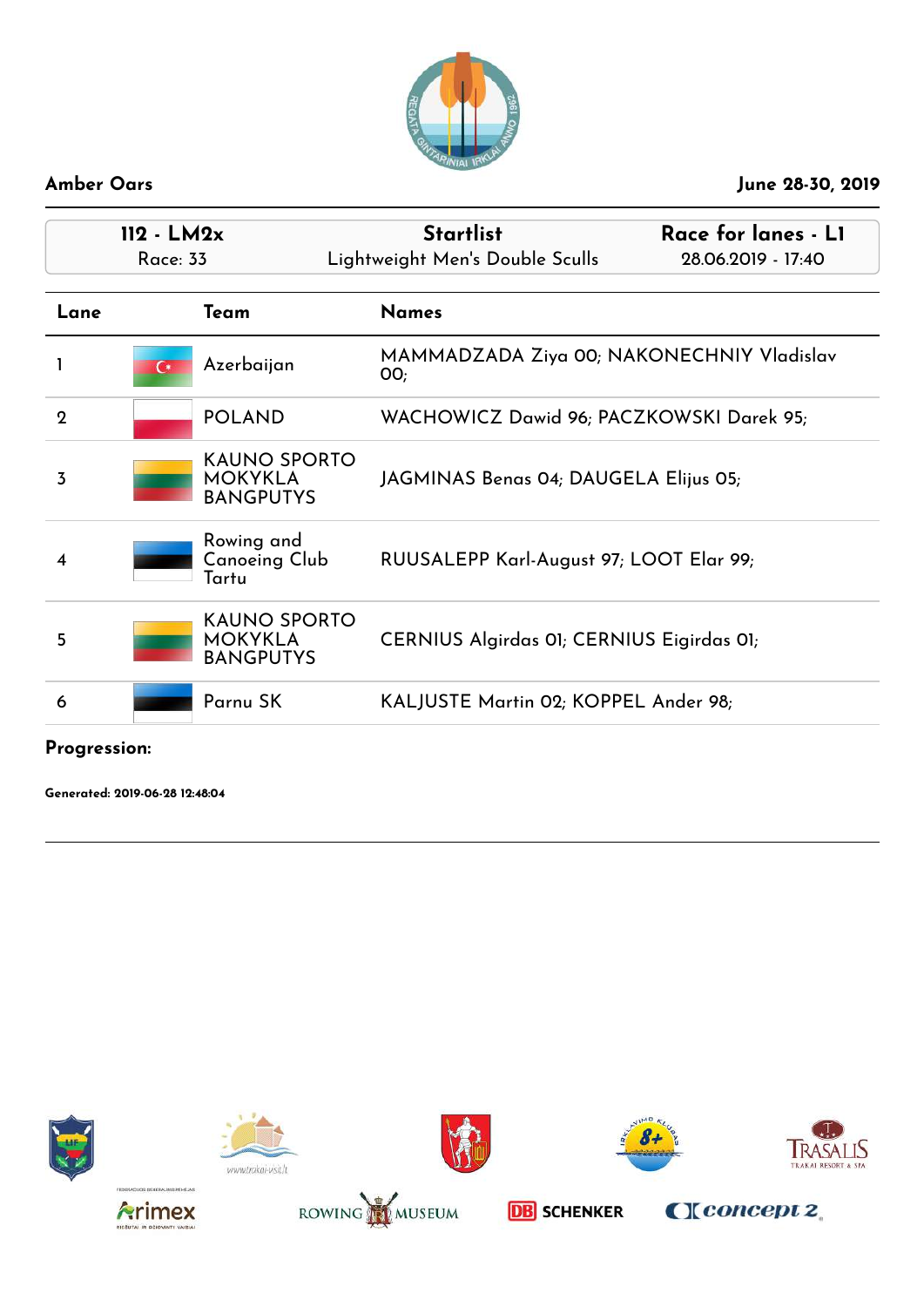

| $113 - M4x$<br><b>Race: 34</b> |                                                        | <b>Startlist</b><br>Men's Quadruple Sculls                                                  | Race for lanes - L1<br>28.06.2019 - 17:45                                                     |  |
|--------------------------------|--------------------------------------------------------|---------------------------------------------------------------------------------------------|-----------------------------------------------------------------------------------------------|--|
| Lane                           | Team                                                   | <b>Names</b>                                                                                |                                                                                               |  |
|                                | <b>UKRAINA</b>                                         |                                                                                             | BONDARENKO Maksym 02; KHLOPIACHYI Serhii 02;<br>PARUBOK Yaroslav 03; OLENCHENKO Oleksandr 03; |  |
| $\mathcal{D}$                  | MSG/SASS                                               | BARKOVSKIS Klavs 01; DIRNENS Valters 01;                                                    | SAULITE Markuss Imants 02; LABLAIKS Laurenss 01;                                              |  |
| 3                              | LATVIA                                                 | Marks Lotars 03; STRENDERS Ricards 03;                                                      | LASMANIS Karlis 03; MALKAUSS Harijs 01; PUPINS                                                |  |
| 4                              | LATVIA                                                 | FEDUKOVICS Otto 02; VIPIHS Andrejs 02;                                                      | KRUMINS Krists Tomass 04; STRAUTINS Krisjanis 02;                                             |  |
| 5                              | Rowing and<br>Canoeing Club<br>Tartu                   | Ken-Markus 03;                                                                              | SIIMAN Martin 03; VERI Mart 04; UIBO Markus 03; ULE                                           |  |
| 6                              | <b>KLAIPEDOS</b><br><b>IRKLAVIMO</b><br><b>CENTRAS</b> | <b>BRUSOKAS Paulius 03; BABARSKAS Linas 03;</b><br>URBONAS Ignas 03; SAPARAVICIUS Jonas 03; |                                                                                               |  |

### **Progression:**

**Generated: 2019-06-28 12:48:04**















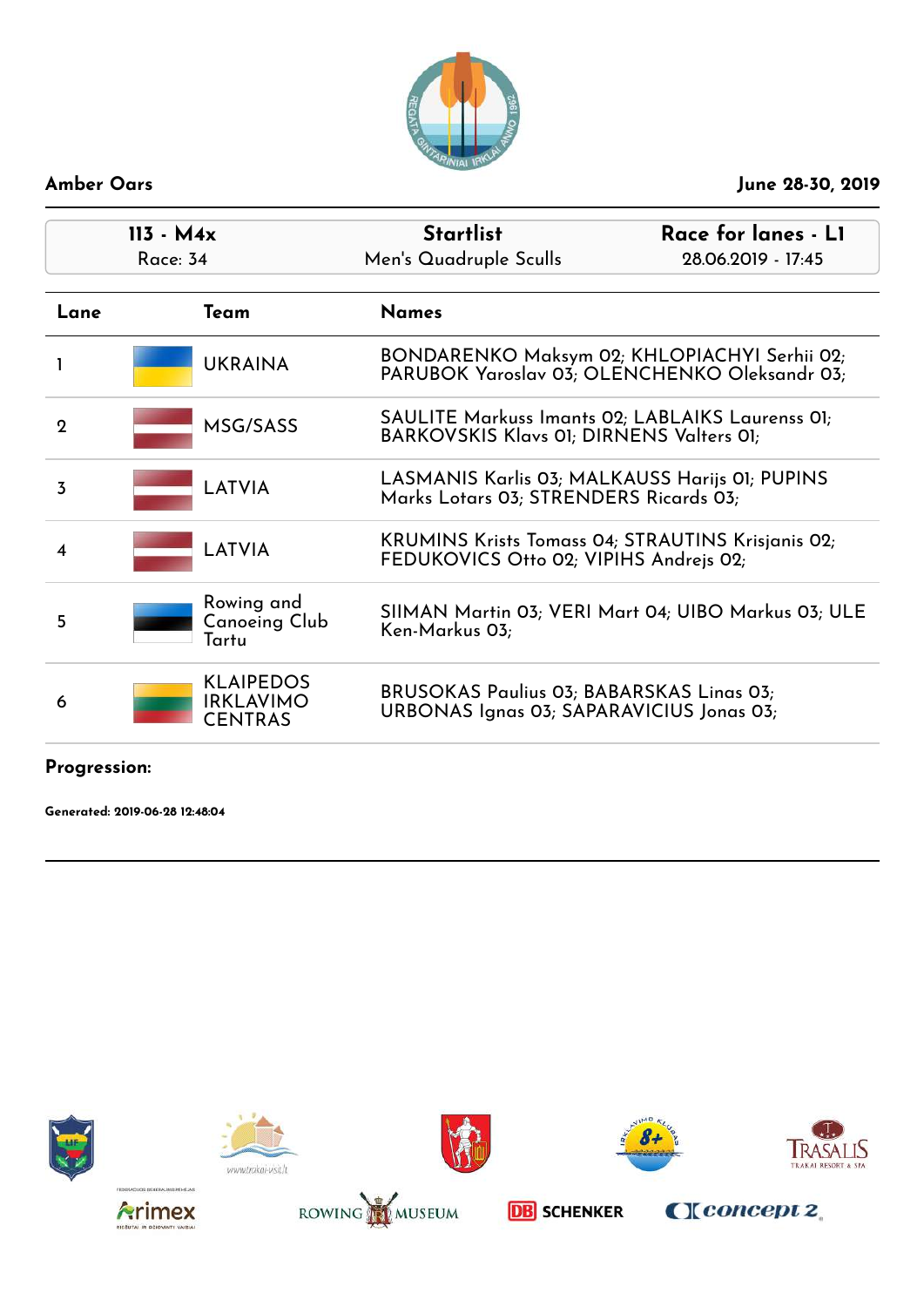

| $113 - M4x$<br>Race: 35 |                                                        | <b>Startlist</b><br>Men's Quadruple Sculls                                                   | Heats - H2<br>28.06.2019 - 17:50 |
|-------------------------|--------------------------------------------------------|----------------------------------------------------------------------------------------------|----------------------------------|
| Lane                    | Team                                                   | <b>Names</b>                                                                                 |                                  |
|                         | <b>POLAND</b>                                          | PLOTKA Jaroslaw 99; ZALEWSKI Artur 00;<br>SIEWASZEWICZ Adam 00; KRZEWINSKI Radoslaw 98;      |                                  |
| $\mathbf 2$             | <b>KLAIPEDOS</b><br><b>IRKLAVIMO</b><br><b>CENTRAS</b> | <b>ROMERIS Deimantas; GRIKPEDIS Vilius 02;</b><br>LOGVINOVAS Gustas 03; KUNDROTAS Vilius 02; |                                  |
| 3                       | <b>POLAND</b>                                          | SYNOWIEC Michal 03; BAGINSKI Jacek 04;<br>CHROSCIELEWSKI Dawid 03; SEROKA Dawid 03;          |                                  |
|                         | Parnu SK                                               | RAUDKIVI Karl Joosep 04; VOLMERSON Brenet 04;<br>ALLIK Karel 04; LIIER Magnar 03;            |                                  |
| 5                       | Parnu SK                                               | PRUULI Jasper 01; MAEOTS Kristofer 02; JOESAAR<br>Rasmus 02; MERIMAA Jako Martin 02;         |                                  |

### **Progression: 1..3->FA | 4..6->FB**

**Generated: 2019-06-28 12:48:04**















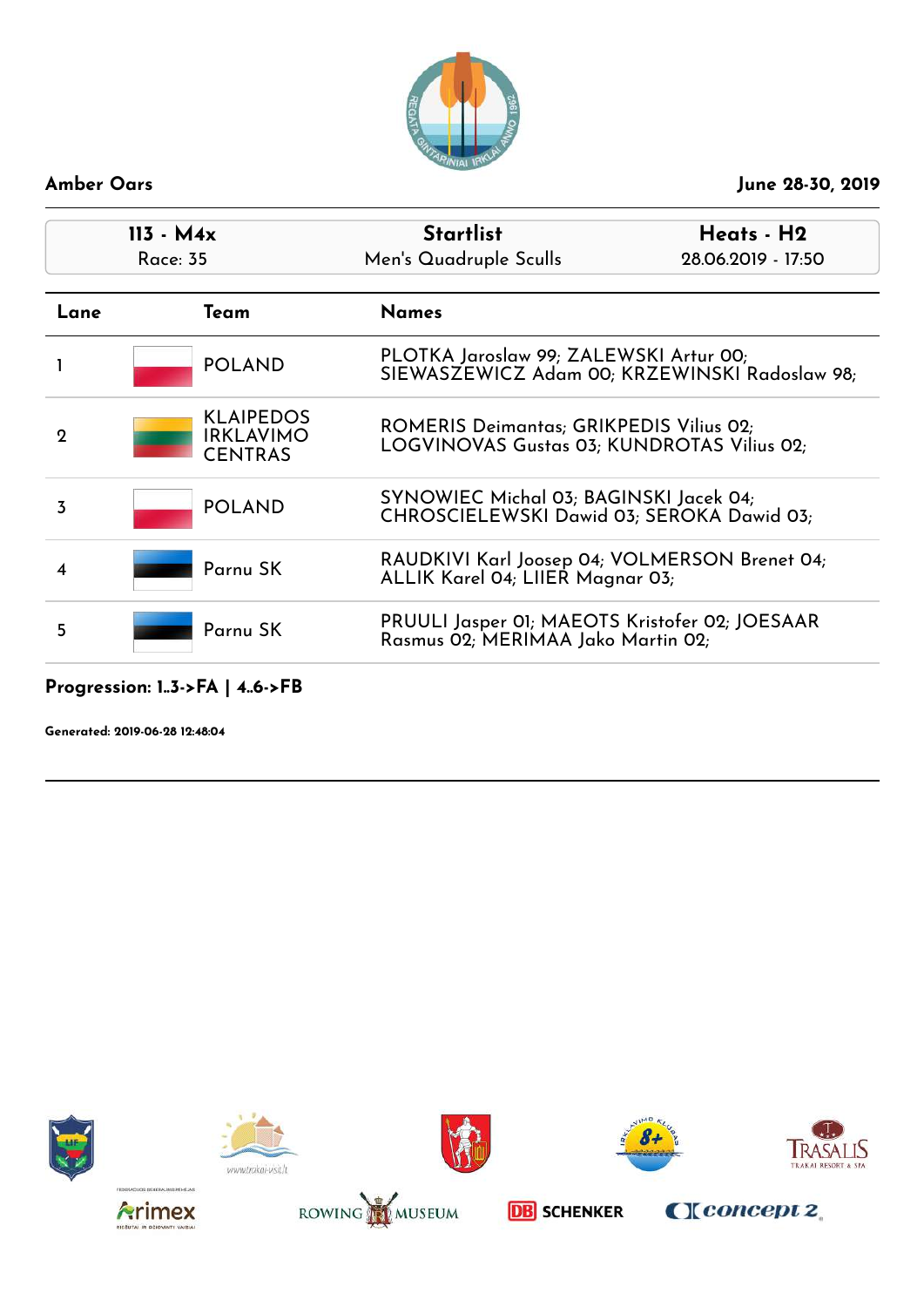

| $114 - M8 +$<br>Race: 36 |                | <b>Startlist</b><br>Men's Eight                                                                                                                                                                                          | Race for lanes - L1<br>28.06.2019 - 17:55 |  |
|--------------------------|----------------|--------------------------------------------------------------------------------------------------------------------------------------------------------------------------------------------------------------------------|-------------------------------------------|--|
| Team<br>Lane             |                | <b>Names</b>                                                                                                                                                                                                             |                                           |  |
| 3                        | <b>TRAKAI</b>  | KAZLOVSKIJ Arnold 00; KONDRATAVICIUS Vaidas 02;<br>GOLYSENKO Dominykas 02; PREIDYS Kasperas 02;<br>BAREIKA Donatas 03; USCILA Modestas 03;<br>NESCERENKO Arturas 00; SLIMANAVICIUS Ricardas<br>00; KAZLOVSKIJ Daniel 04; |                                           |  |
|                          | <b>UKRAINA</b> | MUSIENKO Kostiantyn 99; ONIPCHENKO Maksym 99;<br>PONOCHOVNYI Andriy 00; TARASENKO Evheniy 00;<br>STIOPKIN Vladyslav 01; KONDRATIUK Yaroslav 01;<br>RASCHEPKIN Maksym 95; ZAKHAROV Artem 03;<br>KYRYLOV Semen 02:         |                                           |  |
| Progression:             |                |                                                                                                                                                                                                                          |                                           |  |

**Generated: 2019-06-28 12:48:04**